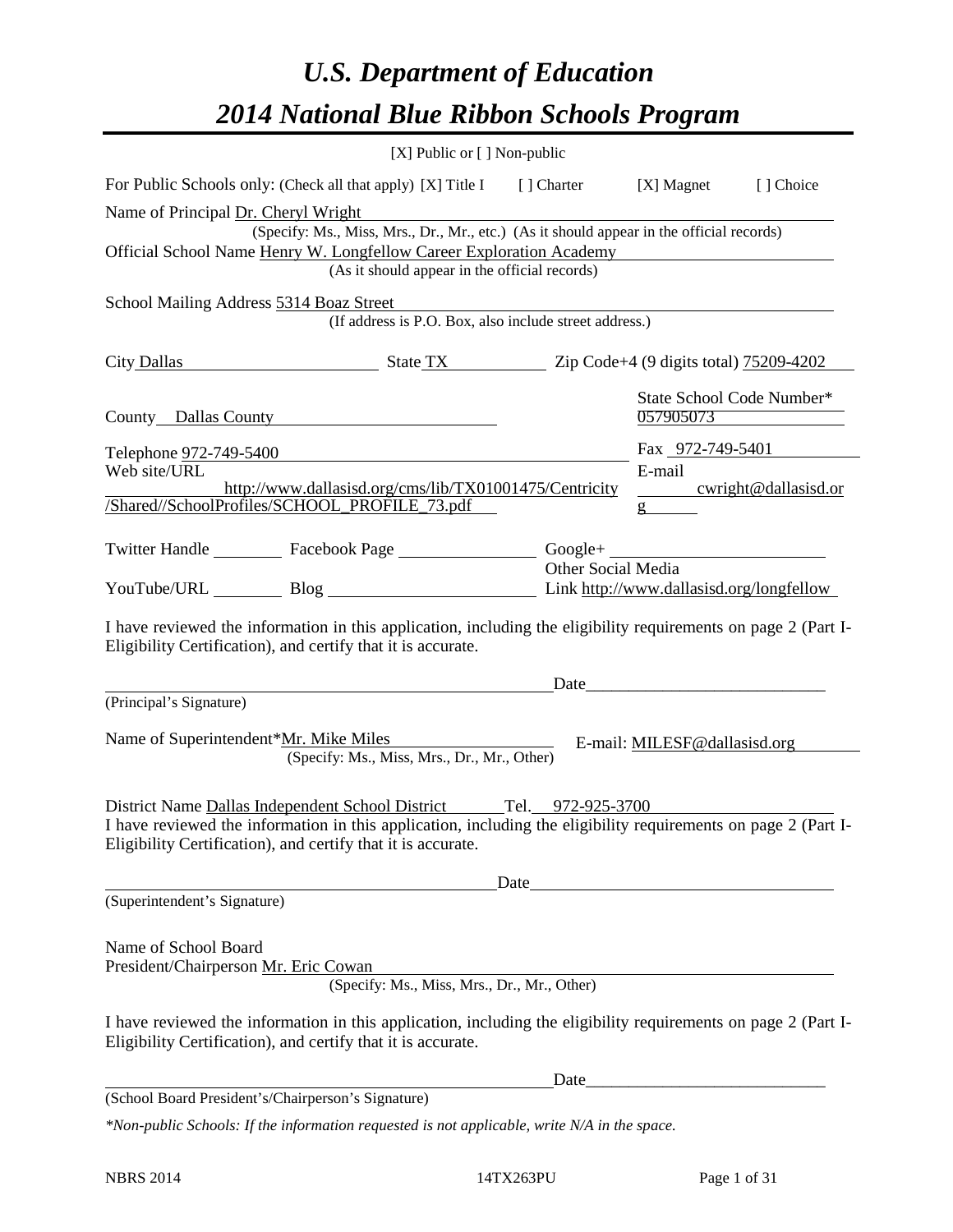# **Include this page in the school's application as page 2.**

The signatures on the first page of this application (cover page) certify that each of the statements below concerning the school's eligibility and compliance with U.S. Department of Education, Office for Civil Rights (OCR) requirements is true and correct.

- 1. The school configuration includes one or more of grades K-12. (Schools on the same campus with one principal, even a K-12 school, must apply as an entire school.)
- 2. The school has made its Annual Measurable Objectives (AMOs) or Adequate Yearly Progress (AYP) each year for the past two years and has not been identified by the state as "persistently dangerous" within the last two years.
- 3. To meet final eligibility, a public school must meet the state's AMOs or AYP requirements in the 2013-2014 school year and be certified by the state representative. Any status appeals must be resolved at least two weeks before the awards ceremony for the school to receive the award.
- 4. If the school includes grades 7 or higher, the school must have foreign language as a part of its curriculum.
- 5. The school has been in existence for five full years, that is, from at least September 2008 and each tested grade must have been part of the school for the past three years.
- 6. The nominated school has not received the National Blue Ribbon Schools award in the past five years: 2009, 2010, 2011, 2012, or 2013.
- 7. The nominated school has no history of testing irregularities, nor have charges of irregularities been brought against the school at the time of nomination. The U.S. Department of Education reserves the right to disqualify a school's application and/or rescind a school's award if irregularities are later discovered and proven by the state.
- 8. The nominated school or district is not refusing Office of Civil Rights (OCR) access to information necessary to investigate a civil rights complaint or to conduct a district-wide compliance review.
- 9. The OCR has not issued a violation letter of findings to the school district concluding that the nominated school or the district as a whole has violated one or more of the civil rights statutes. A violation letter of findings will not be considered outstanding if OCR has accepted a corrective action plan from the district to remedy the violation.
- 10. The U.S. Department of Justice does not have a pending suit alleging that the nominated school or the school district as a whole has violated one or more of the civil rights statutes or the Constitution's equal protection clause.
- 11. There are no findings of violations of the Individuals with Disabilities Education Act in a U.S. Department of Education monitoring report that apply to the school or school district in question; or if there are such findings, the state or district has corrected, or agreed to correct, the findings.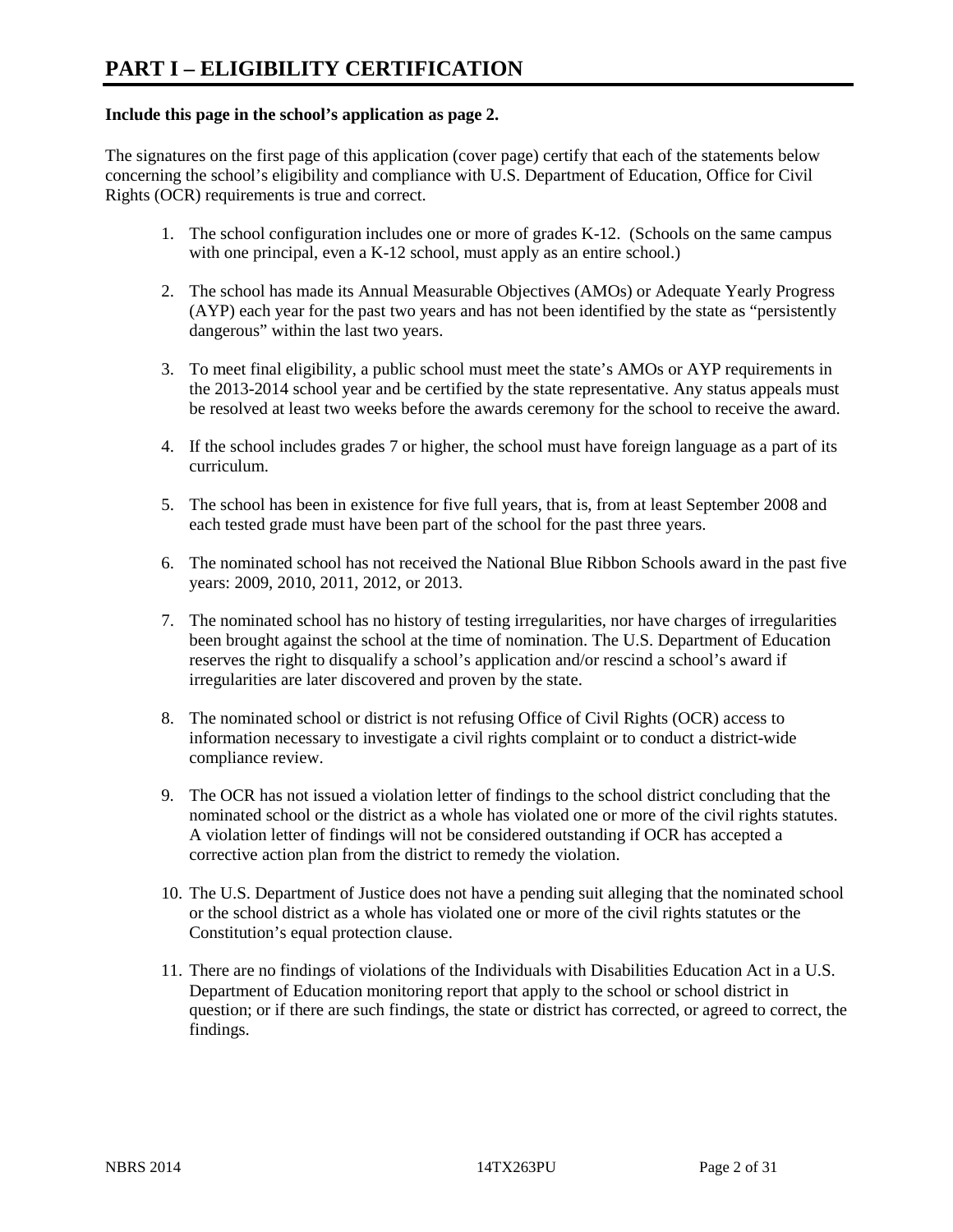# **PART II - DEMOGRAPHIC DATA**

## **All data are the most recent year available.**

**DISTRICT** (Question 1 is not applicable to non-public schools)

| -1. | Number of schools in the district | 149 Elementary schools (includes K-8)            |
|-----|-----------------------------------|--------------------------------------------------|
|     | (per district designation):       | 34 Middle/Junior high schools<br>32 High schools |
|     |                                   | $0 K-12$ schools                                 |

215 TOTAL

**SCHOOL** (To be completed by all schools)

- 2. Category that best describes the area where the school is located:
	- [X] Urban or large central city
	- [ ] Suburban with characteristics typical of an urban area
	- [ ] Suburban
	- [ ] Small city or town in a rural area
	- [ ] Rural
- 3. 2 Number of years the principal has been in her/his position at this school.
- 4. Number of students as of October 1 enrolled at each grade level or its equivalent in applying school:

| Grade            | # of         | # of Females | <b>Grade Total</b> |  |
|------------------|--------------|--------------|--------------------|--|
|                  | <b>Males</b> |              |                    |  |
| <b>PreK</b>      | 0            | $\Omega$     | 0                  |  |
| K                | 0            | 0            | 0                  |  |
| $\mathbf{1}$     | 0            | 0            | 0                  |  |
| $\boldsymbol{2}$ | 0            | 0            | 0                  |  |
| 3                | 0            | 0            | 0                  |  |
| 4                | 0            | 0            | 0                  |  |
| 5                | 0            | 0            | 0                  |  |
| 6                | 64           | 78           | 142                |  |
| 7                | 62           | 75           | 137                |  |
| 8                | 51           | 78           | 129                |  |
| 9                | 0            | 0            | 0                  |  |
| 10               | 0            | $\Omega$     | 0                  |  |
| 11               | 0            | 0            | 0                  |  |
| 12               | 0            | $\Omega$     | 0                  |  |
| <b>Total</b>     | 177          | 231          | 408                |  |
| <b>Students</b>  |              |              |                    |  |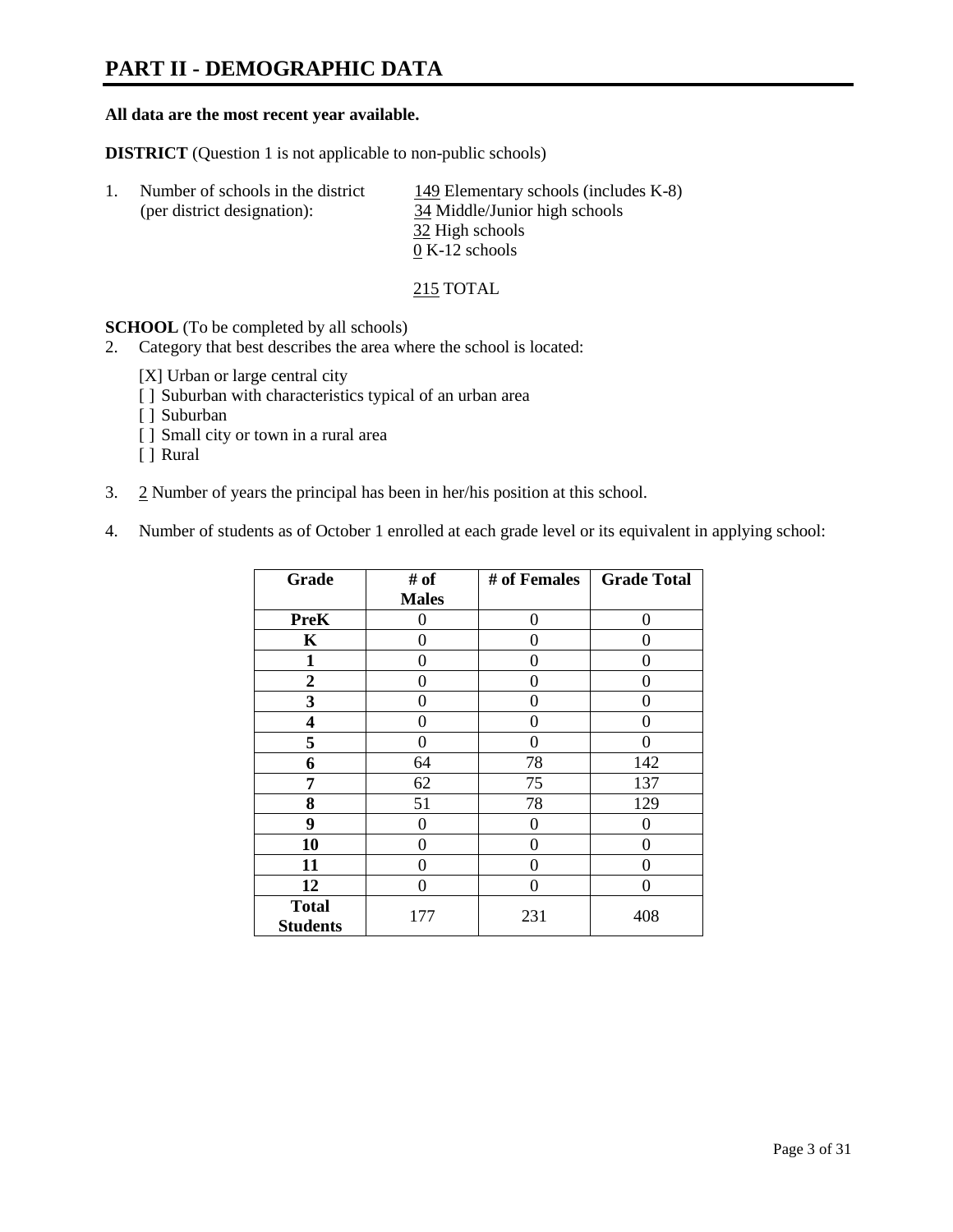the school: 3 % Asian

5. Racial/ethnic composition of  $\qquad \qquad \underline{0}$  % American Indian or Alaska Native 13 % Black or African American 76 % Hispanic or Latino 0 % Native Hawaiian or Other Pacific Islander 7 % White 1 % Two or more races **100 % Total**

(Only these seven standard categories should be used to report the racial/ethnic composition of your school. The Final Guidance on Maintaining, Collecting, and Reporting Racial and Ethnic Data to the U.S. Department of Education published in the October 19, 2007 *Federal Register* provides definitions for each of the seven categories.)

6. Student turnover, or mobility rate, during the  $2012 - 2013$  year:  $1\%$ 

This rate should be calculated using the grid below. The answer to (6) is the mobility rate.

| <b>Steps For Determining Mobility Rate</b>         | Answer |
|----------------------------------------------------|--------|
| $(1)$ Number of students who transferred to        |        |
| the school after October 1, 2012 until the         |        |
| end of the school year                             |        |
| (2) Number of students who transferred             |        |
| <i>from</i> the school after October 1, 2012 until |        |
| the end of the 2012-2013 school year               |        |
| (3) Total of all transferred students [sum of      |        |
| rows $(1)$ and $(2)$ ]                             |        |
| (4) Total number of students in the school as      | 408    |
| of October 1                                       |        |
| (5) Total transferred students in row (3)          | 0.010  |
| divided by total students in row (4)               |        |
| $(6)$ Amount in row $(5)$ multiplied by 100        |        |

### 7. English Language Learners (ELL) in the school:  $14\%$ 58 Total number ELL

Number of non-English languages represented: 5 Specify non-English languages: Spanish, Vietnamese, Amharic, Burmese, Filipino {Tagalog)

8. Students eligible for free/reduced-priced meals: 86 %

Total number students who qualify: 351

If this method is not an accurate estimate of the percentage of students from low-income families, or the school does not participate in the free and reduced-priced school meals program, supply an accurate estimate and explain how the school calculated this estimate. N/A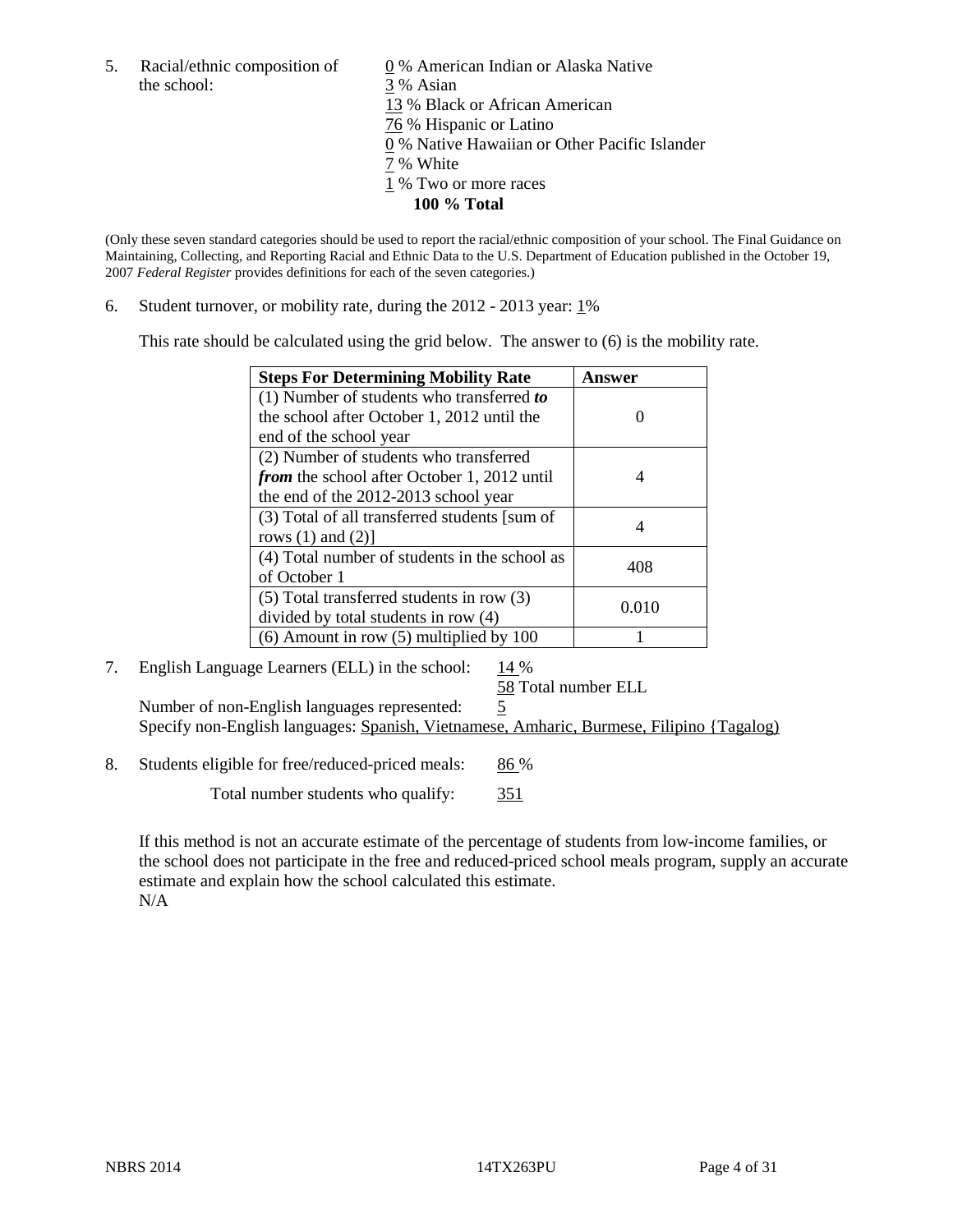3 Total number of students served

Indicate below the number of students with disabilities according to conditions designated in the Individuals with Disabilities Education Act. Do not add additional categories.

| 1 Autism                | 0 Orthopedic Impairment                 |
|-------------------------|-----------------------------------------|
| 0 Deafness              | 0 Other Health Impaired                 |
| 0 Deaf-Blindness        | 0 Specific Learning Disability          |
| 0 Emotional Disturbance | 0 Speech or Language Impairment         |
| 2 Hearing Impairment    | 0 Traumatic Brain Injury                |
| 0 Mental Retardation    | 0 Visual Impairment Including Blindness |
| 1 Multiple Disabilities | 0 Developmentally Delayed               |
|                         |                                         |

10. Use Full-Time Equivalents (FTEs), rounded to nearest whole numeral, to indicate the number of personnel in each of the categories below:

|                                       | <b>Number of Staff</b>      |
|---------------------------------------|-----------------------------|
| Administrators                        |                             |
| Classroom teachers                    | 24                          |
| Resource teachers/specialists         |                             |
| e.g., reading, math, science, special | $\mathcal{D}_{\mathcal{A}}$ |
| education, enrichment, technology,    |                             |
| art, music, physical education, etc.  |                             |
| Paraprofessionals                     |                             |
| Student support personnel             |                             |
| e.g., guidance counselors, behavior   |                             |
| interventionists, mental/physical     |                             |
| health service providers,             |                             |
| psychologists, family engagement      |                             |
| liaisons, career/college attainment   |                             |
| coaches, etc.                         |                             |
|                                       |                             |

11. Average student-classroom teacher ratio, that is, the number of students in the school divided by the FTE of classroom teachers, e.g.,  $22:1 \quad 17:1$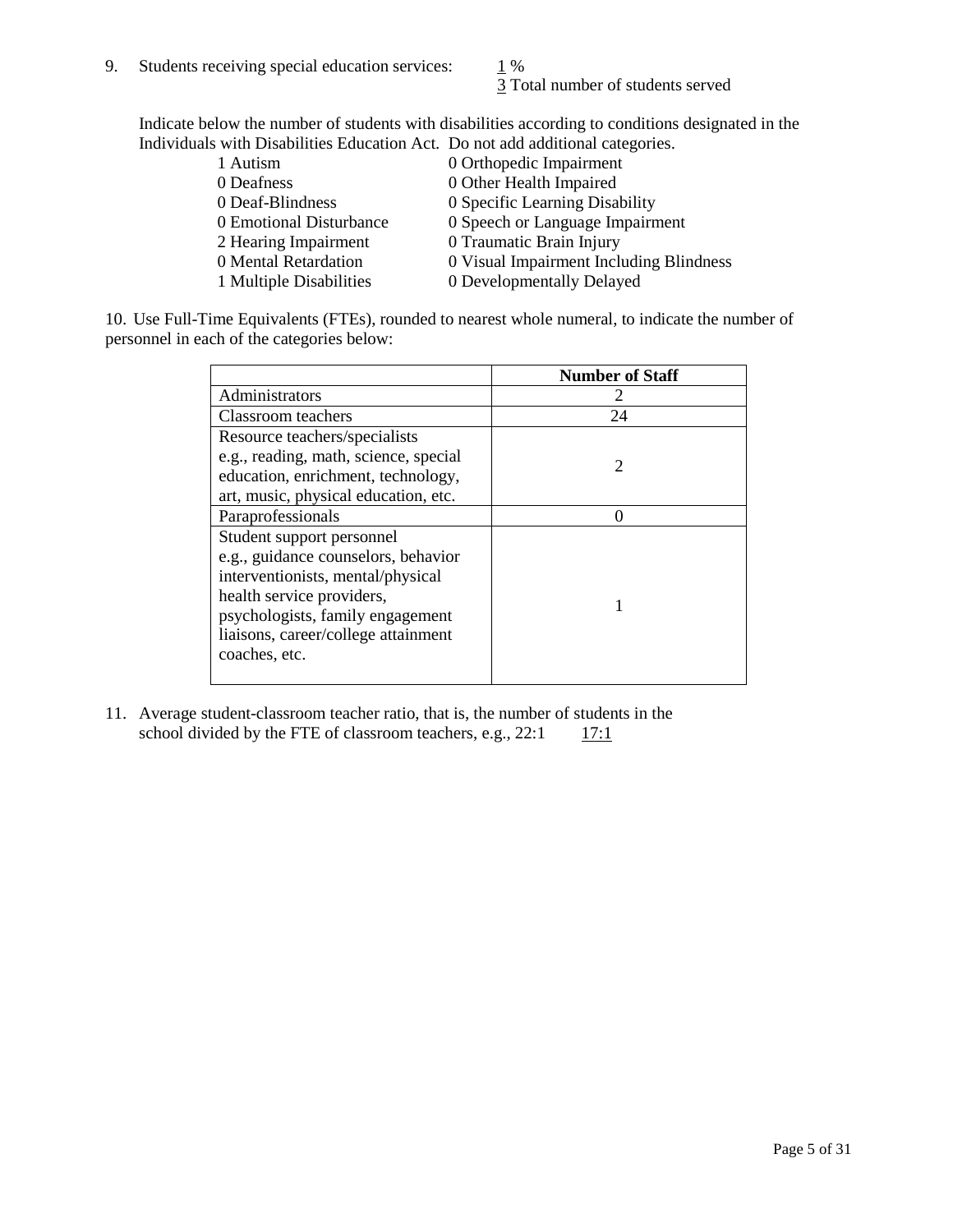12. Show daily student attendance rates. Only high schools need to supply yearly graduation rates.

| <b>Required Information</b> | 2012-2013 | 2011-2012 | 2010-2011 | 2009-2010 | 2008-2009 |
|-----------------------------|-----------|-----------|-----------|-----------|-----------|
| Daily student attendance    | 98%       | 98%       | 98%       | 97%       | 98%       |
| High school graduation rate | 0%        | 0%        | 0%        | 0%        | 0%        |

# 13. **For schools ending in grade 12 (high schools)**

Show percentages to indicate the post-secondary status of students who graduated in Spring 2013

| <b>Post-Secondary Status</b>                  |              |
|-----------------------------------------------|--------------|
| Graduating class size                         |              |
| Enrolled in a 4-year college or university    | 0%           |
| Enrolled in a community college               | 0%           |
| Enrolled in career/technical training program | 0%           |
| Found employment                              | 0%           |
| Joined the military or other public service   | 0%           |
| .)ther                                        | $\gamma_{0}$ |

14. Indicate whether your school has previously received a National Blue Ribbon Schools award.  $Yes \underline{X}$  No

If yes, select the year in which your school received the award. 2007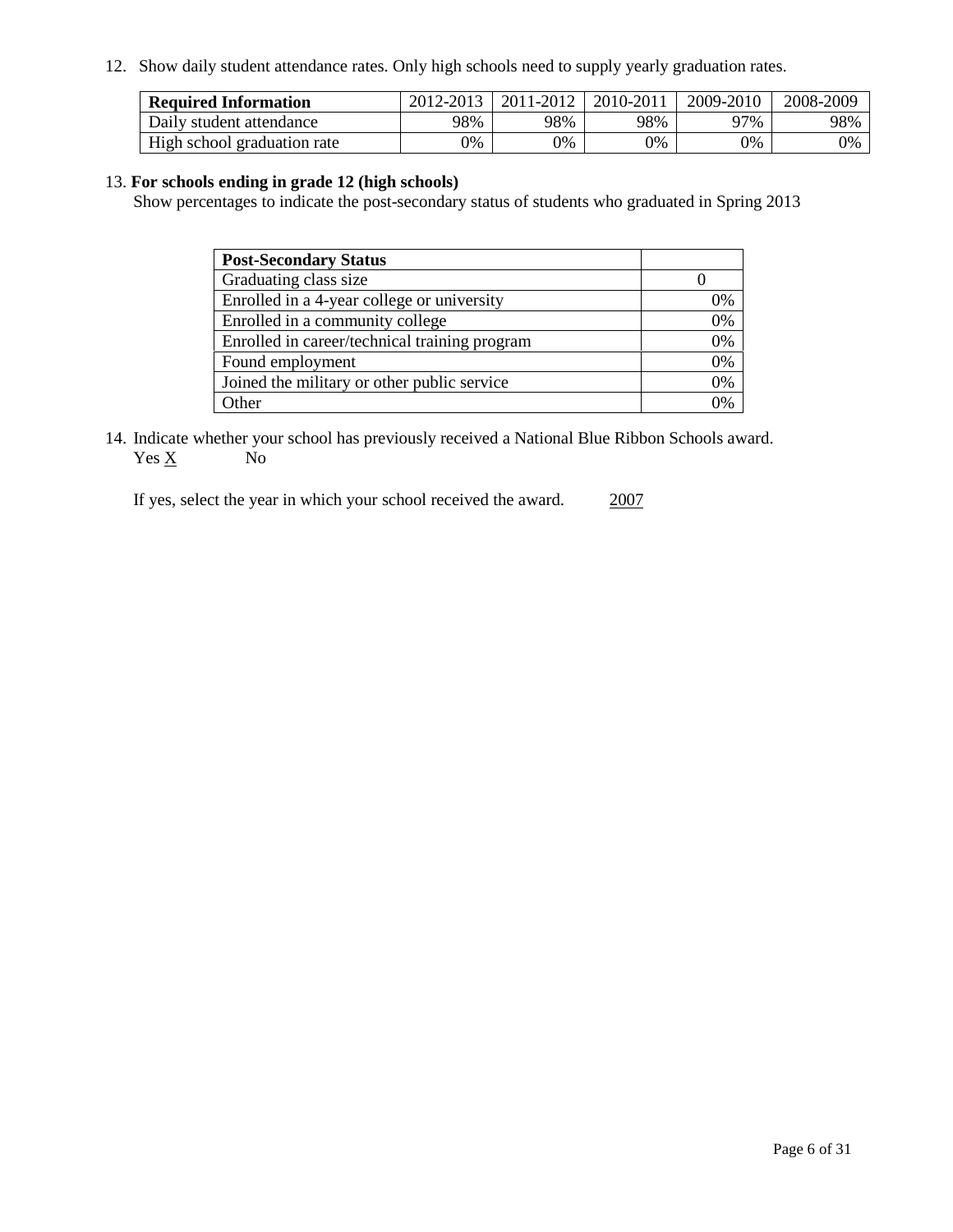# **PART III – SUMMARY**

Every day at Henry W. Longfellow Career Exploration Academy our students are welcomed by caring and knowledgeable faculty and staff. At Longfellow we are focused on increasing student achievement and helping students to begin their career exploration journey. Students understand that being accepted to Longfellow Academy means that much is expected of them and they step up to those high expectations.

Longfellow Academy is not a neighborhood school, but a standalone magnet school where students apply for admission. Each year fifth grade students from all across the school district apply for admission to our academy program. This is a onetime process, as students are admitted at the sixth grade and continue through eighth grade. The students are evaluated by one of four teacher teams on the following criteria: 1) samples of student work which show creativity, problem-solving abilities, and writing skills; 2) report cards from the previous year and 3) STAAR reading and math assessment scores at the proficient level or higher. We purposefully admit a diverse student population and we continually find ways to meet the needs of our diverse student population.

The Longfellow Academy mission statement is simple – "provide an environment that motivates students to excel both academically and socially in a climate of mutual respect." Longfellow Academy is a unique magnet school in an urban setting and has a diverse student body made up of students from different backgrounds, ethnicities and socio-economic levels.

The diversity of our student population brings many challenges from students' personal or family lives. However, our student advisory program and counseling program connects them with a mentor teacher which provides guidance to students through their middle school years. These two programs help students with attendance issues, course selection, career exploration choices and nurturing the spirit of our students. These two programs essentially link our curriculum with our mission statement.

Walk down our corridors at any time and you not only will see our excellence in action, but you will hear it also. You will hear it in the passion of our language arts teachers teaching Edgar Allen Poe, our history teachers describing the journey of Lewis and Clark or the science department leading students through the scientific method to prove a hypothesis, or our math teachers leading expeditions to measure items which create hands on learning experiences.

Our curriculum supports not only advanced core subjects of language arts, mathematics, science and social studies, but we also offer our students another dimension of learning through career exploration classes, a business entrepreneurial class sponsored by the Network For Teaching Entrepreneurship, a STEM preengineering class sponsored by Project Lead the Way, a career portals investigation class and a synergistic lab. The synergistic lab allows students to develop critical skills needed in the work world. In the synergistic lab students complete modules on critical thinking, conflict resolution and goal setting as well as, completing project-based learning activities as part of the Career and Technology Pathway.

Additionally, throughout the school you will see beautiful visual arts produced by many students and hear other students participating in the band, theatre arts and choir. Each area of the fine arts rises to the occasion and accepts the challenge of supporting the competitive interest of students in the arts.

We continually provide experiences that enrich students' lives and make them well-rounded young people. For example, each year every student participates in a daylong tour of a university campus. Additionally, we offer students the opportunity to participate in over fifteen different clubs each week, including book clubs, mentoring, technology, science, soccer and wellness and fitness clubs. These experiences connect our academic curriculum and help our students to see a broader vision for themselves and build global dreams.

Longfellow Academy students participate locally in community service projects through our student government. Our student council spearheads two annual community service projects that enlarge the coffers of local food banks. This year we contributed in providing food for the North Texas Food Bank. These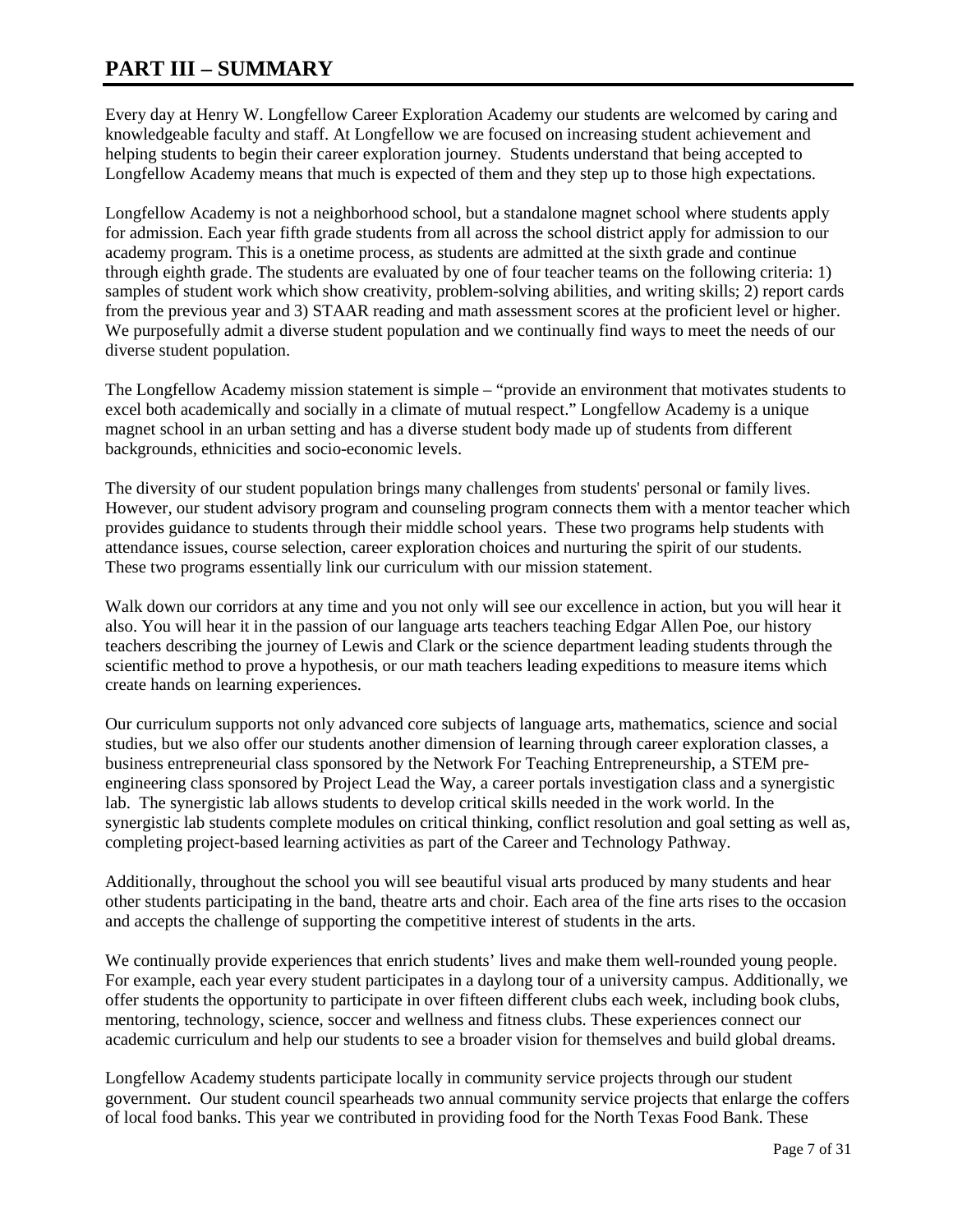community service projects provide our students with a feeling of goodwill for having helped those less fortunate.

Longfellow Academy also offers our student body the opportunity to earn high school credit while in middle school. Students participating in these courses earn high school credit by taking Spanish I, Algebra I and in the Career and Technology department Pre-Engineering and Nutrition and Wellness. These courses allow students to get a step ahead in high school and students are able to take other advanced courses during high school.

As a community we have celebrated many milestones of excellence, with our most recent milestone being recognized by the Texas Education Agency as a high achieving campus with two Distinctions for Reading and Mathematics. At Longfellow we have a tradition of excellence and we close out each school year with a school-wide and community celebration of our students' achievements. We boast a tradition of over eightyfive percent of our eighth grade class being accepted into career themed magnet schools within the district.

Each year we are especially proud to see our alumni come back to the school to tell teachers and administrators, "Thank you" for helping me reach my academic potential and finding my career path."

As is evident, our students at Henry W. Longfellow Career Exploration Academy exemplify our motto daily, "Think Globally, Act Locally and Go Boldly into the Future!"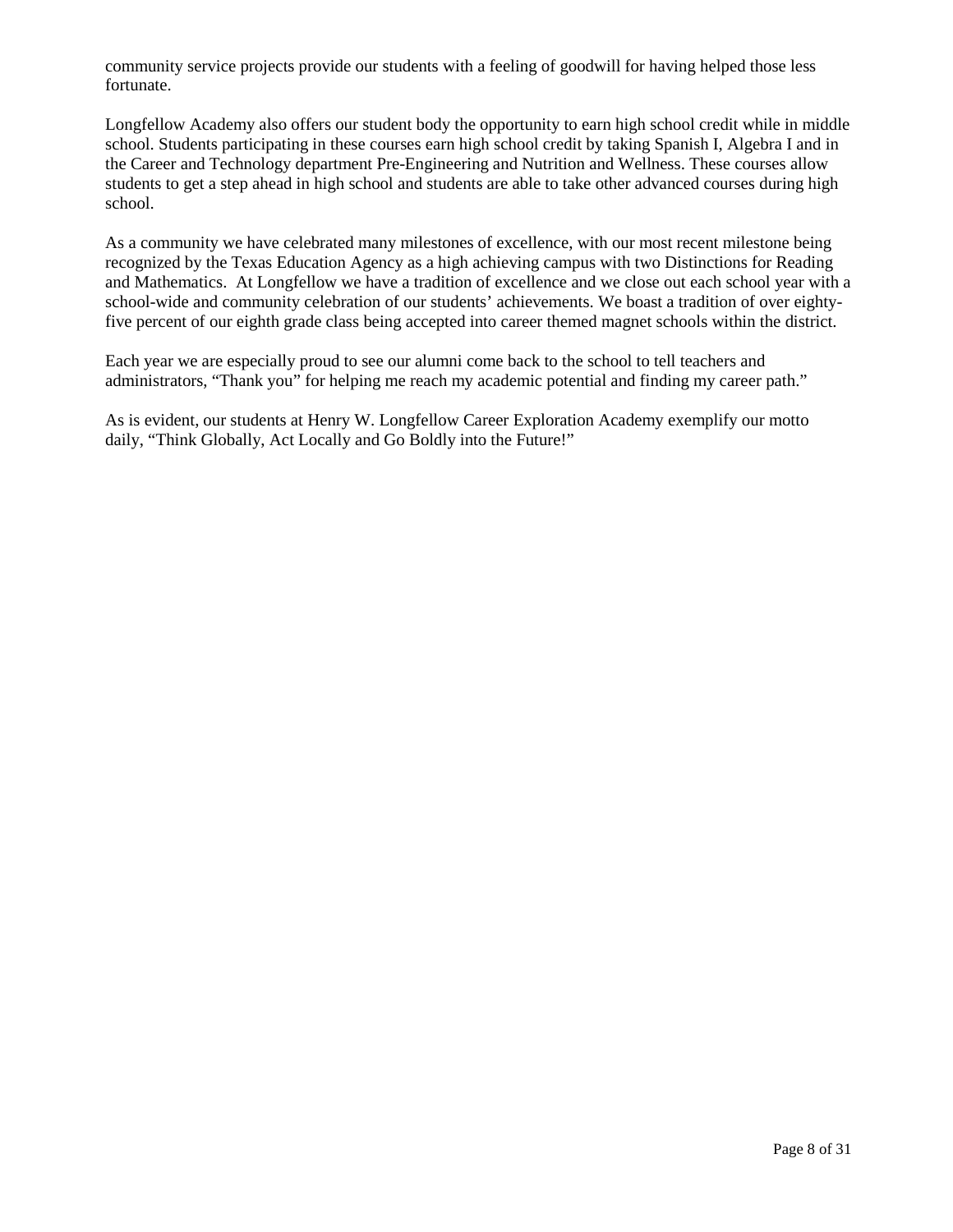# **1. Assessment Results:**

1a. During the 2010-2011 school year, the State of Texas transitioned the student assessment program from the Texas Assessment of Skills and Knowledge (TAKS) to the more rigorous State Assessments of Academic Readiness (STAAR) assessment program which focuses on student success in subsequent grades and courses and ultimately evaluates college and career readiness.

The previous TAKS assessment used district and state criterion-referenced assessments as the primary determinant of student success and the basis for campus ratings. The statewide school accountability ratings included "Exemplary," "Recognized," "Academically Acceptable," and "Academically Unacceptable."

The TAKS test also provided performance ratings for individual students. Based upon their scale score a student's performance was classified as "pass", "fail" or "commended performance."

Currently, all students in grades 6-8 are assessed with the STAAR in reading and language arts, mathematics, science and social studies. Students in grade 7 are also assessed in writing and advanced math students are assessed in Algebra I with an End-of-Course (EOC) exam.

The STAAR indicators for student satisfactory and advanced performance are defined by students individual scale scores on each of the STAAR assessments. For example, mathematics scale scores range from 876 to 2081. Individual student performance on the STAAR assessments is determined by two cut scores, identifying three performance categories.

Level III: Advanced Level II: Satisfactory Level I: Unsatisfactory

Campuses are rated as "Met Standard" for academic achievement at or above the district and state levels in three indices, which include, 1) Student Achievement, 2) Student Progress and 3) Closing the Performance Gap. Campuses with significant academic achievement in these indices may be awarded up to three distinctions for Mathematics, Reading and Student Growth. Additionally, campuses may be recognized in the top 25% of academic achievement for all schools in the state.

Longfellow Academy "Met Standard" and was awarded two distinction in Reading and Mathematics.

1b. The factors contributing to significant gains and losses over the five-year period in mathematics and reading can be attributed to a collectively focused effort. After identifying areas of success and areas of growth, CILT begins the process of identifying specific subgroups to target, focusing on instructional practices that worked and those that need adjustment based upon the findings.

Examining the scores, as students transitioned to the more rigorous STAAR assessment from the TAKS assessment, all student subgroups in reading/language arts and mathematics, have continued to be significantly above the district and states averages at both the Proficient and Advanced levels.

On the 2012-2013 STAAR, reading and language arts students scored at the highest two categories with 99% at Level II Proficient and 40% at Level III Advanced. The base points for all subgroup categories are consistently above the 90th percentile over the past five years. Student growth at the advanced level has been a deliberate focus based on the increased rigor of the STAAR assessment. With such impressive results, no gaps exist in the proficient level on the reading and language arts scores among any of the demographic groups tested.

Similarly, in mathematics on the 2012-2013 STAAR, all students scored at 98% Level II Proficient and 20% at Level III Advanced. Every subgroup boasts consistently scoring above the 90th percentile proficient level over the past five years. The basis of our students consistently scoring at the highest levels of proficiency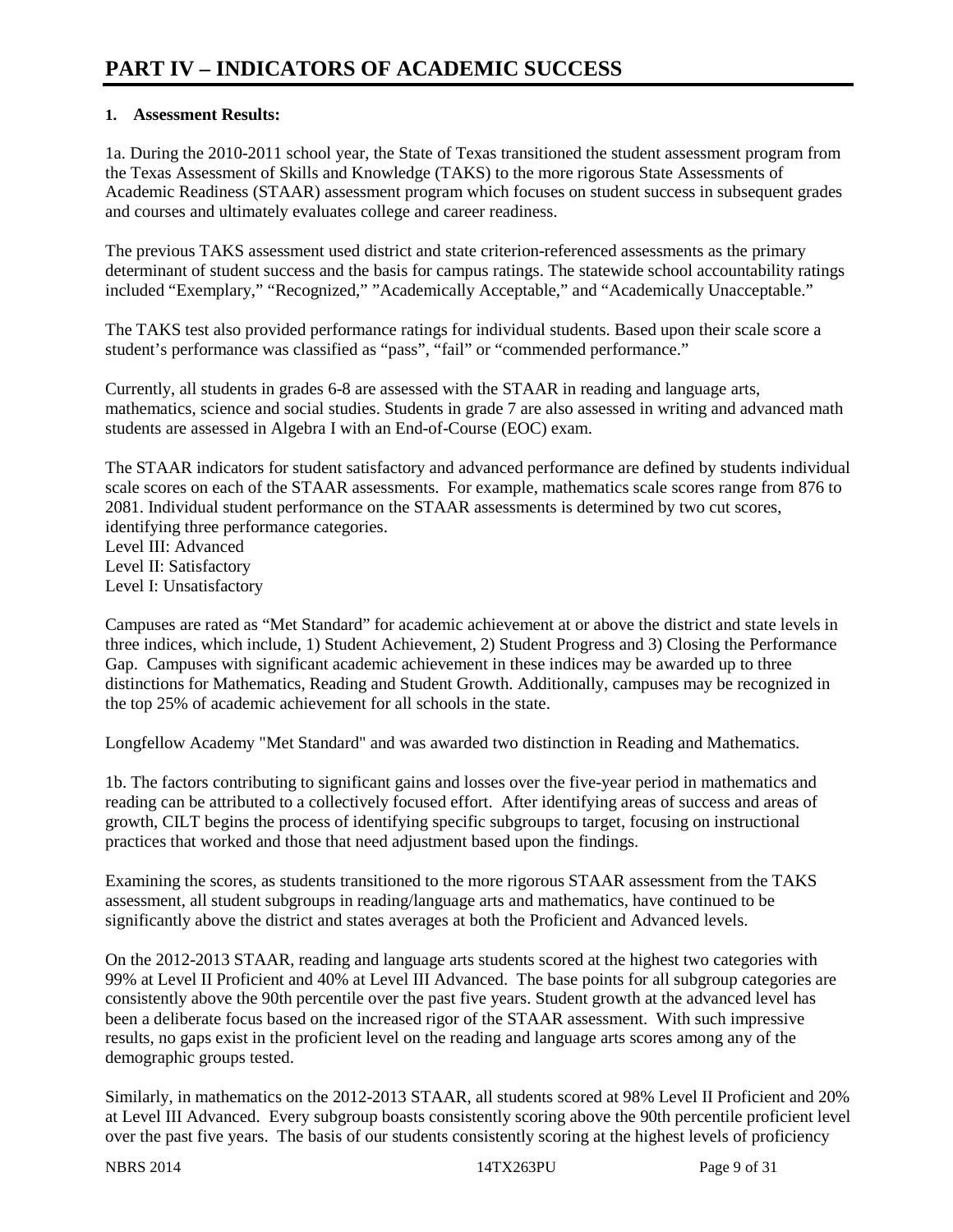has been working with every student, in every grade, in every demographic group and by treating each student as an individual learner.

The data reveals additional trends in the demographics. Over the past five years the percentage of students receiving free and reduced lunch has increased. The data shows in 2008- 2009 there were 73% of the students identified as economically disadvantaged to an increase of 83% in 2012-2013. This represents a 10% increase in students receiving free and reduced lunch. Students in this subgroup have consistently scored 97% to 100% proficient over the five year period.

The demographics of the Longfellow Academy student body have changed significantly over the past five years. In 2008-2009, approximately 26% of the student body was identified as African American. However, by 2012-2013, the percentage of African American students has decreased to 14%. African American students have continued to score at 98% proficient and 33% and 10% advanced in reading/language arts and mathematics respectively.

The percentage of Hispanic students has increased over the past five years from 66% in 2008-2009 to 76% in 2012-2013. This represents a 10% increase in enrollment in this subgroup. The Hispanic student subgroup continues to perform at the 98% proficient level and 40% and 19% advanced level in reading/language arts and mathematics.

The percentage of the White students' subgroup has increased from 5% in 2008-2009 to 7% in 2012-2013. The White student subgroup has increased by 2% and consistently performs at the 100% proficient level and 48% and 27% advanced in reading/language arts and mathematics.

The percentage of students identified as Limited English Proficient has decreased over the past five years. This demographic subgroup decreased from 5% in 2008- 2009 to 4% in 2012-2013 and performs at 94% proficient and 14% and 17% advanced in reading/language arts and mathematics.

From 2008-2009 to 2012-2013, on both the TAKS and STAAR assessments, the passing rate of all students in reading/language arts and mathematics has been consistently 99% to 100% proficient. As is evident, the assessment results reflect our focused efforts on meeting the individual needs of all students regardless of the demographic status or changes.

# **2. Using Assessment Results:**

2a. At the beginning of the school year administrators, campus instructional coaches, and the Campus Instructional Leadership Team reviewed the STAAR state assessment data to determine areas of instructional strengths and weaknesses. This analysis focused on implementing an assessment schedule that included interim assessments every three weeks and content assessments every six weeks.

Each six weeks we lead data analysis meetings to review data from the content assessments. These "data dives" allow teachers to see which questions student answered correct or incorrect on the assessment. Teachers are guided to look at the incorrect answers to analyze "why" students answered an incorrectly and how many other students selected the same incorrect answer. The disaggregation of this data provides information on whether the skill was initially taught with a high level of rigor or needs to be re-taught. Teachers profile their students' results and tier them into three groups for the six weeks. Based on this system of data analysis and tiering of students' teachers are able to provide targeted interventions and differentiated instruction based on students' needs and abilities.

Additionally, at the beginning of each six weeks each teacher develops a six weeks instructional calendar of specific learning objectives. During the weekly Professional Learning Community (PLC) meetings interim assessments are used to discuss student data, develop a mini action plan of next steps and student profiles are reviewed.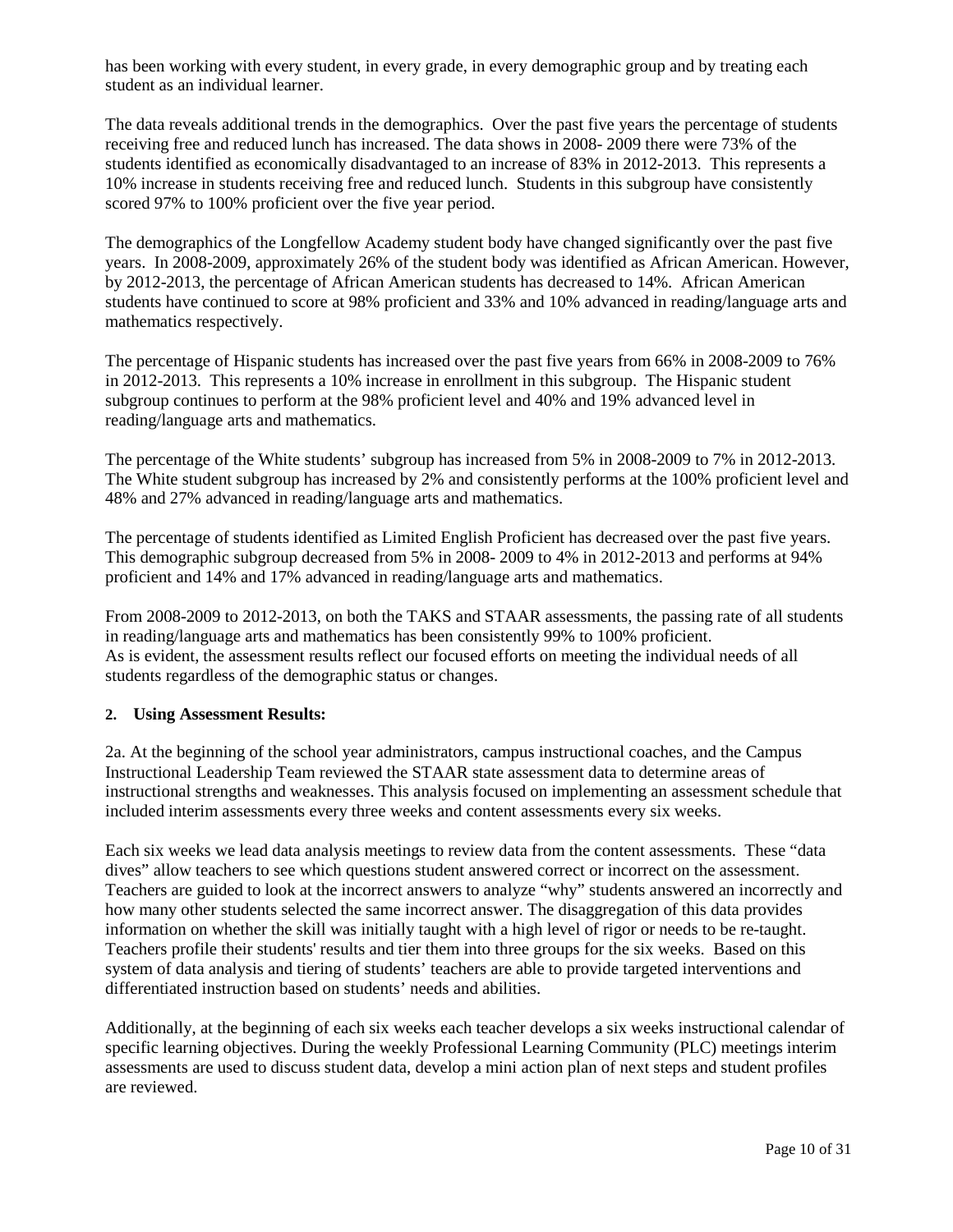The parents of students that are struggling or had challenges on the content assessment are contacted and required to participate in Saturday School. Successful students receive recognition from their individual teachers which goes home to the parents. Many of these parents also bring their students to the Saturday sessions for enrichment support.

Our Saturday School has been a critical opportunity to work with students that are right on the cusp of success. The Saturday sessions have been positively supported by our school community and specifically by the parents.

2b, Parents and community members are informed about our student achievement in a variety of methods including the school web site, automated telephone calling system and individual teacher communications. The School Connect App is new technology designed to inform the larger community of the TEA report card review, announce dates for SBDM meetings, Saturday School, parent conferences and report card distribution. Student grades and attendance are available online through Parent Portal. Progress reports for students in danger of failing at the three week mark are sent home with the student. Report cards are sent home on a six weeks basis. Parent meetings are held to explain our school's Report Card, assess our campus needs and collect input on our Campus Action Plan. Finally, parent conferences are formally held once each semester and are scheduled more often if needed for individual students.

Using and communicating assessment data has made a difference in our students success and we continue to see improved results in our students' assessments at all levels.

# **3. Sharing Lessons Learned:**

What works at Longfellow Academy? This is a frequently asked question with multiple answers. We take every opportunity to share our successful strategies with other schools in the district, state and professional associations.

As a school district the approach to successful instruction is defined on five core beliefs. The core beliefs provide the collaborative forum at every school, district and community meeting to share strategies for success in our schools.

The district provides monthly opportunities to discuss successful instructional strategies both horizontally and vertically. The administrative team has shared strategies with other middle school across the district on 1) "Good First Instruction," 2) "Teacher Effectiveness," and 3) "The African American Student Initiative – Decreasing Discipline Issues Within Our Schools."

Each month the principal and members of the instructional team meet with four to twelve school leaders and instructional coaches to discuss strategies relating to a specific instructional topic. The topics are diverse and informative to all participants. The topics have included, 1) developing common and interim assessments, 2) decreasing student failure rates, 3) providing specific interventions for struggling students, 4) teaching with the lesson cycle, 5) increasing student engagement, 6) developing an effective school climate, and 7) providing instructional feedback to teachers. It is within this community of school leaders where the instructional team participates directly in the exchange of instructional strategies and ideas.

Teachers and the administrative team annually participate in the National Magnet School Association Conference. This conference provides a national platform to share with other magnet school administrators and teachers from across the country. This conference is an invaluable opportunity for administrators, teachers and parents to share successful strategies from our school and receive new and innovative ideas to bring back to Longfellow Academy.

Finally, in sharing our successful strategies there are often economic and geographical constraints the administrative team and teachers face. One creative solution has been through collaboration with the Dallas Institute for the Humanities and Culture. Since 1980, the Dallas Institute has conducted public programs aimed at discovering what the humanities have to offer to the cultural life of the city. Teachers and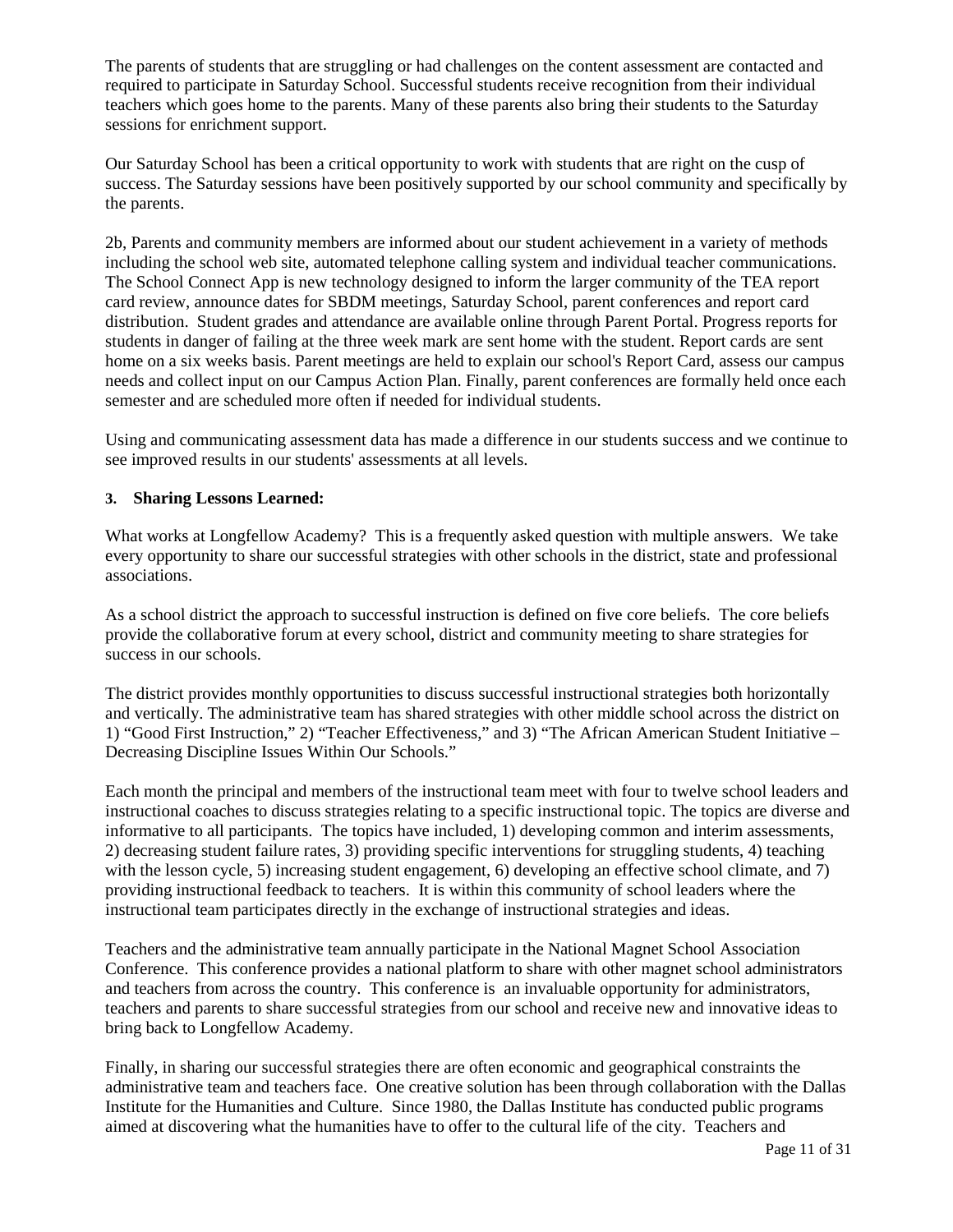administrators regularly participate in group studies with the larger city community to discuss successful strategies and challenges with like-mined community members. The group studies provide a fresh perspective on how to continually meet the needs of a diverse student community through genuine conversation.

# **4. Engaging Families and Community:**

Along with the school's commitment to ensuring a quality education, family and community members are vital to Longfellow's success. At Longfellow our goal is to engage parents and the larger community in activities that increase our students' success and improve our approach to meeting the needs of a diverse student population. Unlike most urban campuses, Longfellow parents are actively involved.

At the beginning of each year parents are invited to "Meet the Teacher Night." This event sets the tone for parents and students throughout the year. Teachers discuss academic expectations for student success with parents. The principal discusses school expectations with parents and students, including how to use Parent Portal to review students' grades and attendance, how to volunteer at the school and recruit parents for the Speakers Bureau on Career Day.

Career Day at Longfellow is our signature event for engaging parents and the larger community. Each year over seventy-five parents and community members talk to small groups of students and describe their profession, explain the academic requirements needed to become successful in that profession and answer students questions about their area of expertise. Students dress in professional business attire and at the end of the day students reflect on what they have taken away from their interactions with the varied professionals.

Parents are invited to "Coffee with the Principal." This event is provides parents with information on how to assist their student with academic success, how to prepare students for the STAAR test, how to apply to magnet high schools within the district and guiding students into Advanced Placement and Dual Credit courses in high school. Speakers are invited to provide parents with additional information on how to focus a student's high school classes and apply for college and how to apply for financial aid once in college.

Each year parents and students receive information on the Bobby Bragan Youth Foundation Scholarship. The Bobby Bragan scholarship motivates youth to become better scholars, citizens and athletes and to serve as leaders and role models for their peers. This year a Longfellow student was awarded a \$2500 scholarship that will be awarded at the completion of high school towards their college tuition.

Even though Longfellow is not a neighborhood school parents and community members are actively involved in the success of our students. Our parents and community members are the cornerstone of our success.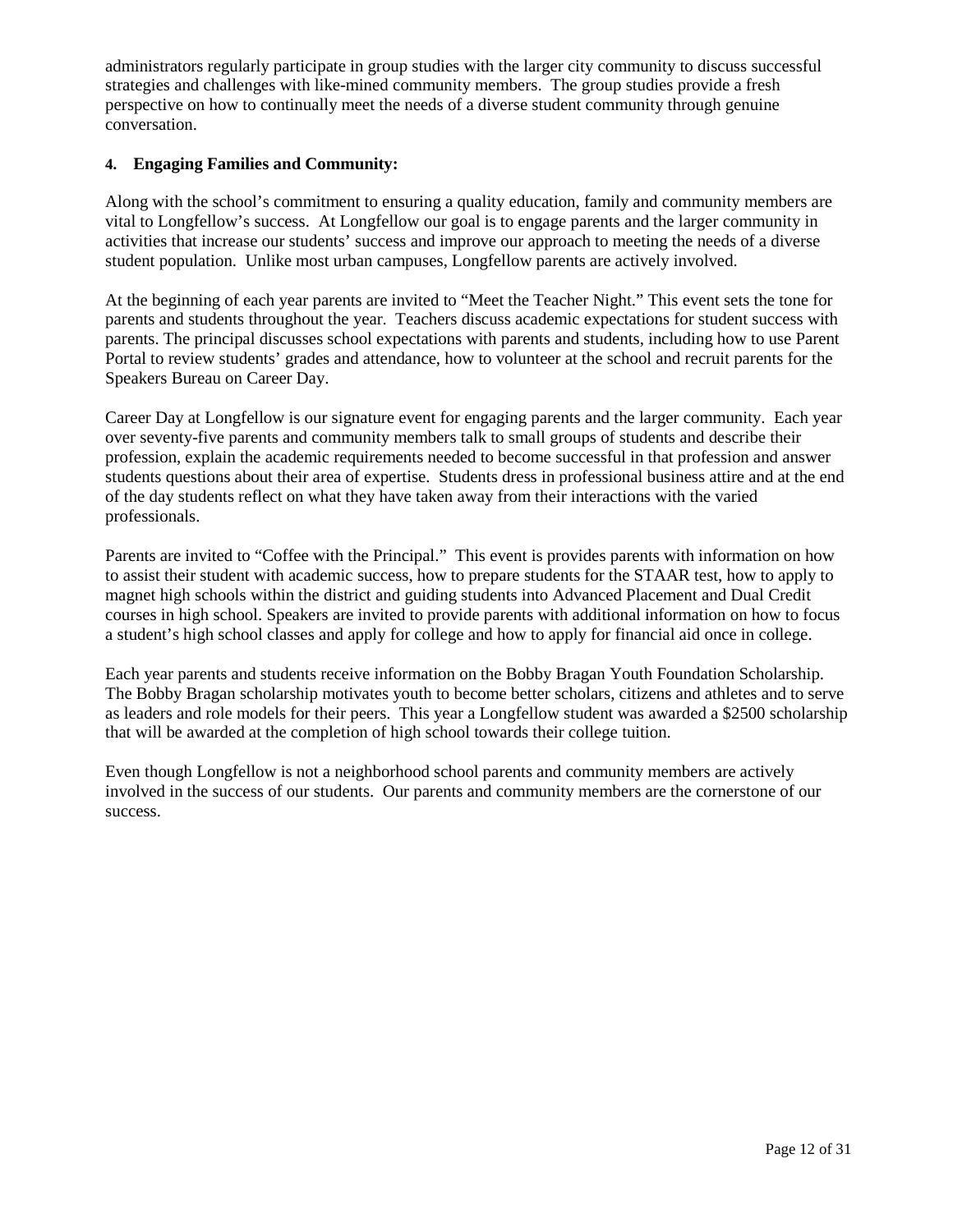# **1. Curriculum:**

At Longfellow Academy the Campus Action Plan for 2013–2014 focuses on the implementation of the Texas Essential Knowledge and Skills (TEKS), which were adopted by Texas and frame our curricular work across grades and content areas.

All Longfellow Academy students are expected to take Pre-AP courses in the core academic areas. The expectation of success in the classroom equips our students to tackle the next level of education - college and the work place.

In the Reading Language Arts curriculum students are challenged daily with purposeful instruction offering a variety of courses that challenge students to meet their potential by understanding the relationship between reading and writing. Through course offerings including Reading and Pre-AP English Language Art (ELAR), students draw connections between literature, poetry, expository and information text to see the relationship and importance of reading to the writing process.

The mathematics teachers follow the state-aligned math curriculum to ensure all students receive a quality math education. The math course of study includes Pre-AP and Algebra I courses. The purpose of the math curriculum is to empower students by solving real-world problems, performing cognitively demanding mathematical tasks and participate in activities that provide students with opportunities to evaluate, analyze, and justify their own solutions. The curriculum builds upon the empowerment theme by demonstrating many different solution paths can lead to the same result. Teachers have a rich variety of tools to use – from manipulatives to TI-Nspire calculators. Common assessments and semester exams are used to track student progress and make instructional adjustments.

The science department exceeds the state standards and focuses on real world problems that are developed as project-based learning activities. The science labs are utilized to provide the hands-on opportunities for student to test hypothesis, follow the scientific method of solving real world issues, throughout our school and community. This hands-on approach has allowed students to be recognized both at the regional and state levels with relevant science projects.

The social studies teachers use the state-aligned curriculum to connect the past with the present. Student learn the social studies curriculum in grade 6 through World History, grade 7 Texas history and in grade 8 United States history. All social studies curriculum is taught through the lens of the political, economic, geographical or social implications of an issue or change. These lessons and discussions challenge students to make connection to current or future issues in each of the specific social studies content.

The physical education department leads the path for healthy and active living at our school and into our students' lives. The physical education curriculum is tied to the district initiative in the Coordinated Approach To Child Health (CATCH) program and helps students learn to exercise and make healthy food choices. Our focus on healthy and active living at Longfellow has awarded our campus recognition through the U. S. Healthy School Program as a Bronze Star campus.

The Spanish department implements the state curriculum that focuses on fluency in reading, writing, speaking and listening at all levels. Additionally, students develop an understanding and appreciation of cultural diversity and gender equity concepts that are imbedded in the Spanish curriculum.

Our award-winning fine arts department includes visual arts classes, beginner and advanced band, choir and theater arts. These teachers consistently extend the state curriculum to create opportunities for students to showcase their efforts and excel in the arts as a career pathway. Each department rises to the occasion and accepts the challenge of supporting the competitive interest of students in the arts.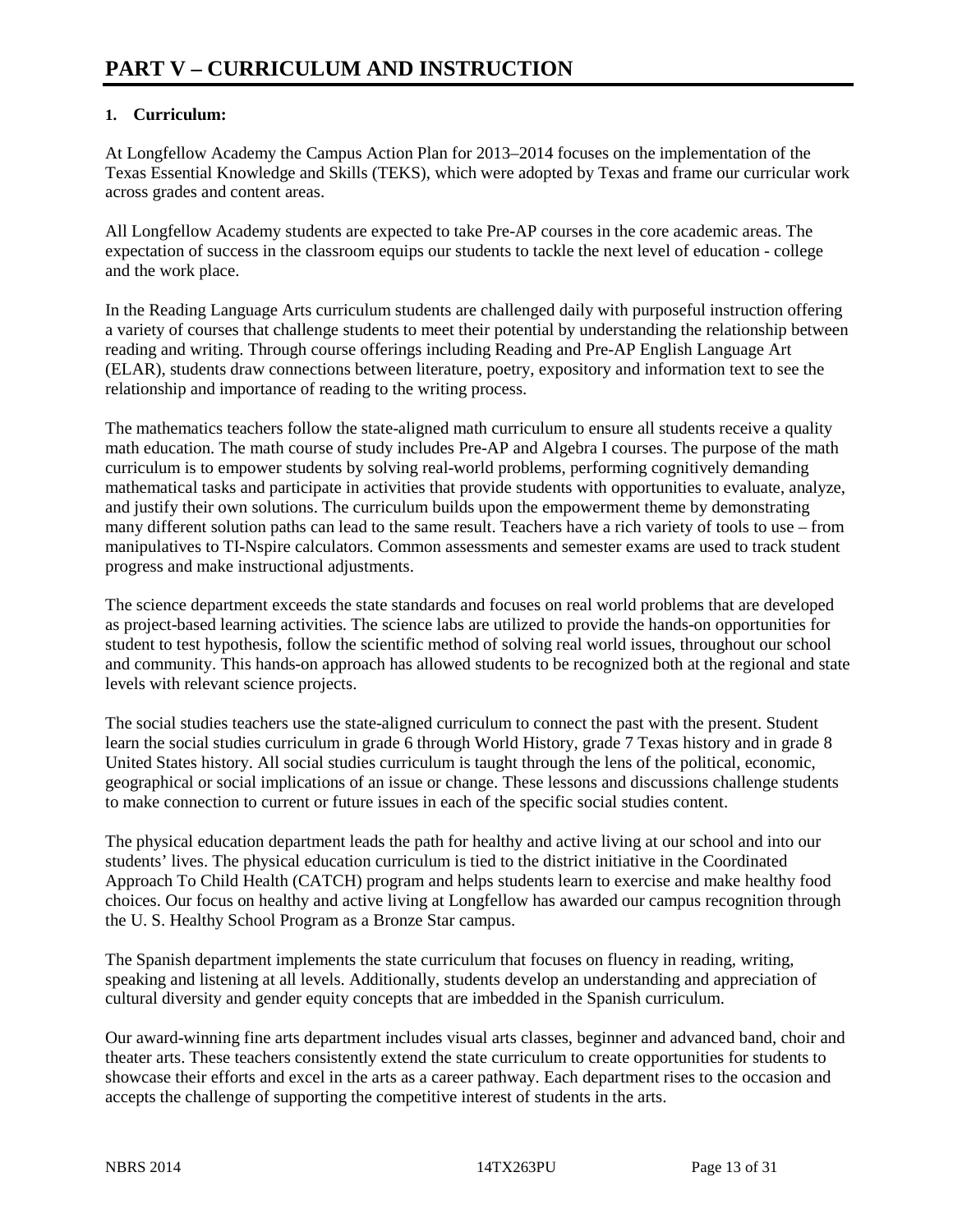The advanced computer students create multi-media projects for district and state competitions. This curriculum allows students to follow a career pathway were they are able to learn programming, web publishing products and graphic design.

Longfellow Academy magnet curriculum is the Career and Technology Education (CATE) department which provides an enriched educational program for students in grades sixth through eighth to explore careers in business entrepreneurship, STEM pre-engineering, synergistic lab, nutrition and wellness, and our signature class – "Career Explorations". The career explorations classes focus students on exploring careers in 16 different career pathways. The courses offered at Longfellow Academy allow students to explore the many opportunities in the world of work both globally and locally.

# **2. Reading/English:**

The literacy program at Longfellow is based on the TEKS curriculum and supports the belief that reading, language arts, and writing are inseparable. In Reading/Language Arts (ELAR) classrooms students are exposed to a variety of texts. Teachers methodically plan genre units and author studies. In doing so, emphasis is placed on analyzing texts for structure, features, and the author's use of literary devices. Thus, students are taught to read critically from a writer's perspective. After reading and discussing literature, students respond in writing to open ended questions. Graphic and semantic organizers are used to improve comprehension. Teachers explicitly teach metacognitive strategies and use Socratic questioning stems to help students gain a deeper understanding of texts.

Quiet cannot be used as a descriptor when referencing an ELAR classroom at Longfellow. Although teacher led instruction occurs, it is limited. During this time, students are kept actively engaged with the use of multiple response strategies and technology. Laptops are available for student use and are incorporated into media literacy lessons.

Teachers move from instructor to facilitators of learning. With this in mind, time is set aside for student collaboration. In cooperative groups, readers discuss and reflect on what they've read similar to a book club. Teachers circulate the classroom and provide assistance as needed.

To meet the needs of all students in ELAR, instruction is differentiated. Students are tiered into three groups each six weeks according to the results of the content assessments. Tier 3 students performing below expectations are supported by 1) working in small groups during class to master specific learning objectives, and 2) participate in a weekly extended tutoring block. Tier 2 students are 1) assigned to before school tutoring three days a week and 2) assigned to work with a peer tutor during the writing portion of the ELAR class. The Tier 1 students performing above expectations are supported by 1) working on the same learning objective, but completing the task with more depth and complexity and creating a different writing product, and 2) assigned as peer tutors during the writing portion of the ELAR class and 3) students who are excelling attend enrichment classes once a week to extend their skills in writing.

Finally, all ELAR teachers maintain an in class library with books that address various reading levels and interest. Teachers use these novels to assign tiered activities to individual students.

# **3. Mathematics:**

The Mathematics Department follows the state-aligned math curriculum to ensure all students receive a quality math education. The math course of study includes regular, Pre-AP and Algebra I courses. The mathematics teachers emphasize math fluency, deep understanding and application. The math curriculum is vertically aligned to link work at the sixth and seventh grades and prepare student for Algebra I.

The math curriculum emphasizes mastery of math facts, multi-step problem solving, and math fluency. Math teachers specifically emphasize with students and parents readiness for progression to Algebra I. More than half of our eighth graders are ready for high school Algebra I by the time they reach eighth grade. These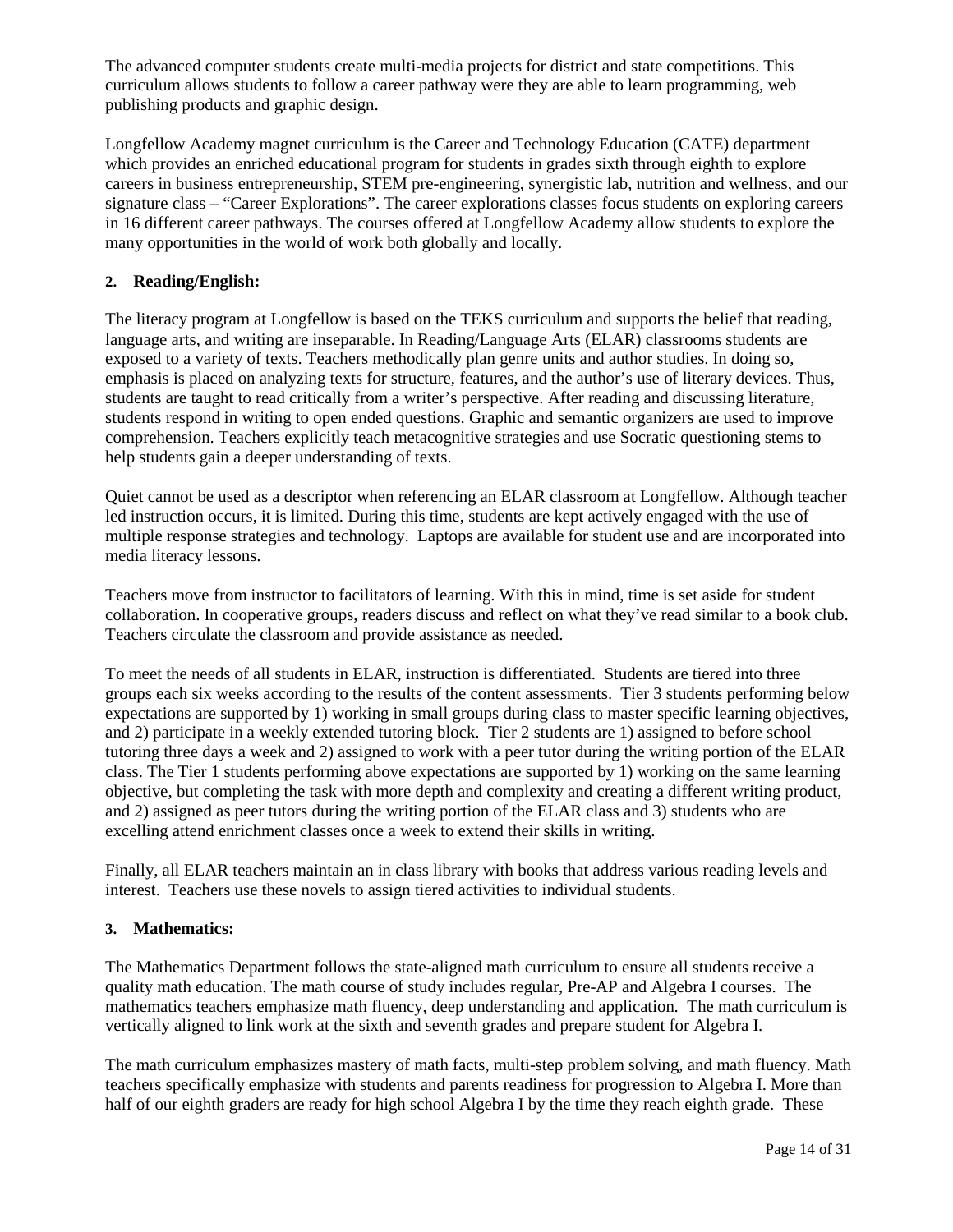students consistently perform well above the state average on the high school End-of-Course (EOC) exam in Algebra I and receive high school credit for Algebra I.

Our math results on the STAAR state assessments demonstrate that our efforts in the area of math have led to a high degree of student success. This results from a thoughtful progress of skills and content, at each grade level. Additionally, the math program at Longfellow is designed to meet individual student's needs, with a focus on addressing those students who might be below grade level standard and those that are above.

We offer layered support for students based on the results of each six weeks content exams. Each teacher tiers students into three groups. Those students below grade level expectations in math follow an RtI model of support and receive an extended block of reinforcement. Tier 2 students are assigned to before school tutoring three days a week and are assigned a "peer partner" to work with during class. An increasing number of students enter Longfellow well advanced in mathematics. The Tier 1 students receive an extended block of enrichment to further build on their math skills and fluency and serve as "peer partners" in the classroom.

Finally, all students participate in six weeks math projects that reinforce specific concepts learned over the six weeks. The six weeks projects facilitate students learning math from a thoughtful progression of skills and content.

As is evident, our math curriculum is designed to address the varying needs of our students. This will continue to be an emphasis as we focus on preparing students to complete Algebra I by the end of eighth grade.

## **4. Additional Curriculum Area:**

The Science Department at Longfellow Academy is committed to ensuring all students master the state curriculum standards. Teachers utilize a variety of instructional strategies, standards-based assessments, and technology to engage students and differentiate instruction. Teachers use multiple measures of assessment to evaluate student progress. For several years now Longfellow science teachers have used standardsaligned textbooks that ensure students are well informed in the areas of earth, life, and physical science.

The challenging curriculum has proven successful as evidenced by STAAR state assessment scores. In 2013, 99% all of the students in grades six through eight were considered proficient or advanced in science. Additionally, this school year one student won second place in the regional science project competition in microbiology with his project "Yeast Feast".

The "hands on" approach used by science teachers motivates all students to be actively involved in learning important concepts and deriving meaning through a constructivist approach. The activity-based lessons encourage students to use the scientific processes of observing, comparing, organizing, and applying information. Students use journals to record steps of experiments, prepare charts, diagrams, graphs, and report their findings. This type of investigation gives students the opportunity to apply the scientific method. Students explore concepts by reading non-fiction text, extracting important information, following directions during experiments, organizing information and writing clear conclusions of their findings. In addition, mathematics skills are incorporate into most science lessons.

In sixth grade, students learn about the role of gravity and space exploration. Students can be seen discovering the effect of gravity by calculating their weight on the moon and other planets based on the planet's atmosphere and recording their results.

Seventh graders delve into physical and chemical properties of matter and how they undergo physical and chemical changes. Students can be observed combining compounds and evaluating the elements produced and discussing the relationship between matter and energy.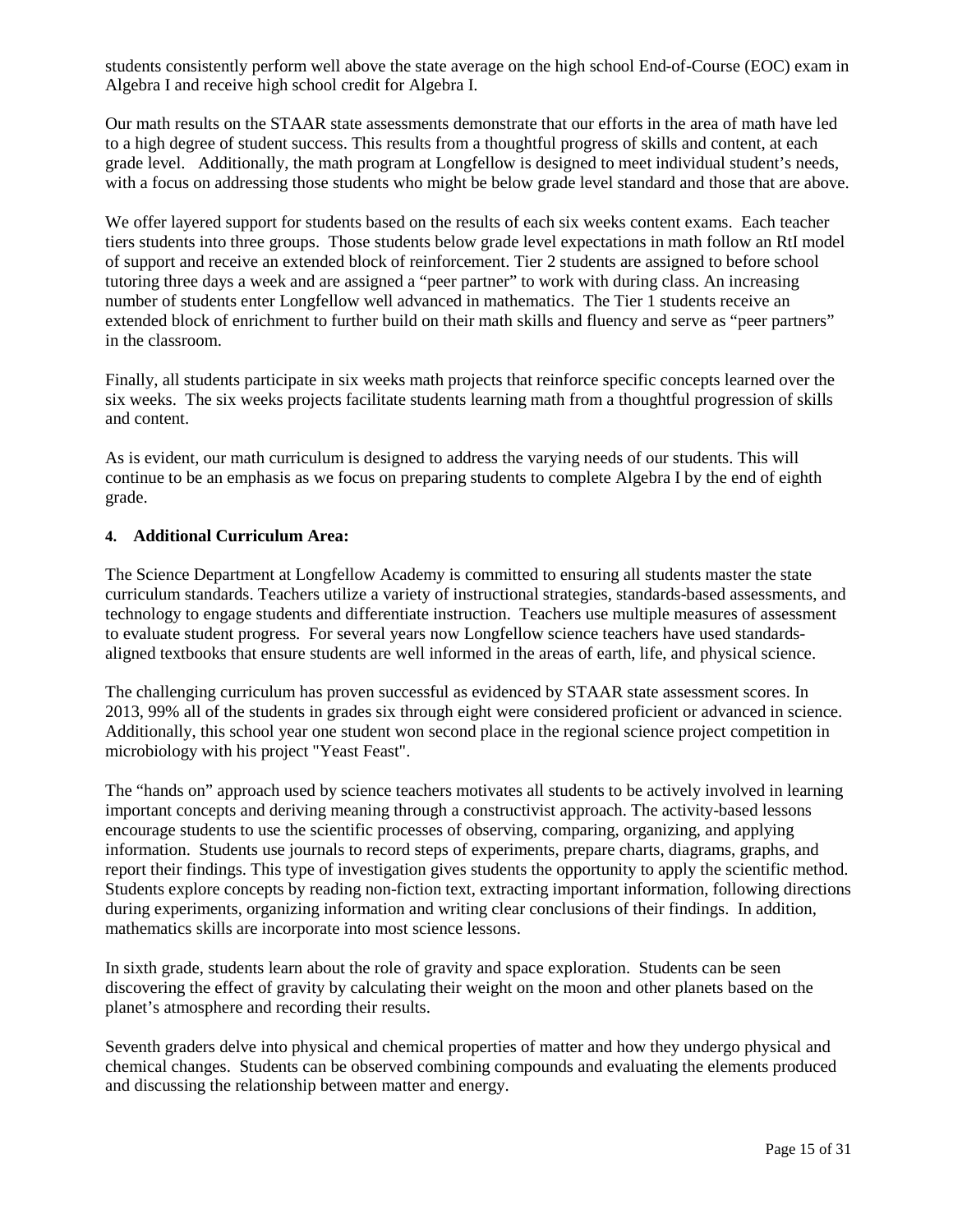In eighth grade students investigate organisms and environments. Students explore the interdependence between living systems and the interactions between organisms in ecosystems. Students can be observed in the science lab formulating hypothesis, analyzing data to formulate reasonable explanations and communicating and recording conclusions.

Science teachers support challenged students by providing additional weekly instruction in an extended learning block and with before school tutoring. Advanced science students and science enthusiast are provided enrichment opportunities in the science and technology club or the robotics club.

# **5. Instructional Methods:**

Longfellow Academy teachers have a diversity of backgrounds and experiences. This diversity contributes to a sharing of professional knowledge and best practices from numerous perspectives. The diversity of our teachers focuses each one of us on meeting the diverse needs of all students.

Each teacher is provided a collaborative planning period to exchange with other teachers or meet individually with students and parents. During the weekly PLC meetings, teachers discuss utilizing researchbased strategies that continually improve student learning. Throughout the planning cycle, teachers continually reflect upon the delivery of instruction and tailor their methods to meet the diverse learning needs of the students.

At Longfellow Academy high quality teaching begins with effective planning. Teachers are committed to effectively planning high quality lessons that are built around the development of numerous instructional planning tools. These planning tools include, curriculum calendars, instructional agendas, teaching in the lesson cycle, effectively using guided practice time, developing power point presentations, facilitating independent student research, and time to provide feedback to students. Planning for high quality instruction is a critical cornerstone of our students' success.

The teaching strategies incorporated into the daily instruction at Longfellow are vast in both depth and complexity. Teachers access a repertoire of instructional strategies to continually engage students. These strategies include, scaffolding learning concepts, Socratic questioning, developing academic vocabulary, cooperative learning groups, incorporating web based technology, using multiple responses to check for understanding, facilitating and coaching, and peer and teacher tutoring.

Teachers also implement strategies to differentiate their instruction which include varied pacing, multiple instructional materials, varying student products, using multiple instructional processes and using multiple types of assessments. As is evident, teachers consistently prioritize instructional objectives and plan for student learning. Teachers communicate their enthusiasm and dedication to learning which is reflected in our students' academic success

At Longfellow Academy high quality instruction is the central purpose of student learning and academic achievement. Teachers and administrators are continuously seeking out the most current and effective instructional strategies for teachers to add to their repertoire to allow students to learn in ways best suited to their needs.

By providing students with high quality instructional strategies students become active participants in their own learning and are able to construct meaning from the various curricula.

# **6. Professional Development:**

Professional development at Longfellow Academy can best be described as ongoing and embedded. We have developed a targeted professional development program that is differentiated to meet the individual needs of teachers throughout the year. The goal of our professional development program is to improve student achievement, provide content skills and pedagogy, engage and support student learning, establish an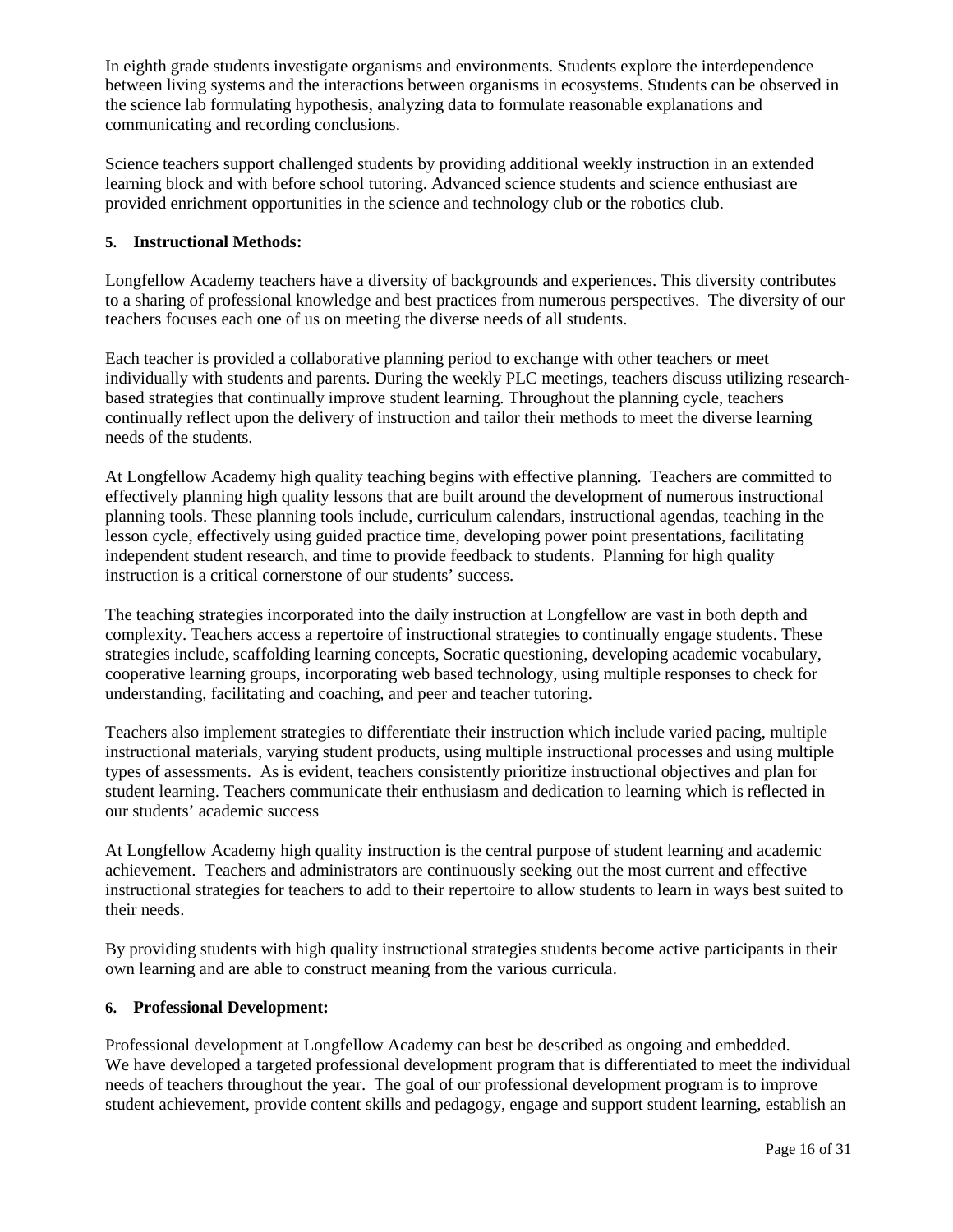environment conducive to learning, use assessment results to guide instruction and most importantly, increase student achievement.

As the year begins, all new teachers participate in the New Teacher Academy (NTA) with a mentor teacher. This ensures a smooth transition into our rigorous program while building a cohesive staff. During the NTA teachers learn how to unbundle the state-aligned curriculum into clear and concise daily lesson objectives, how to develop lesson plans using the lesson cycle format, how to develop and use a curriculum calendar and how to use the SMART board technology in their classrooms.

The administrative team observes several classrooms daily. Professional development is provided individually to teachers based on the classroom observations. Teachers meet with a member of the administrative team for face-to-face feedback. During the conferences teachers receive professional "praise" and "polish" on the instructional delivery observed. This provides teachers with immediate feedback and the opportunity to make needed adjustments to instruction quickly.

Using the "spot observations" the administrative team develops a weekly instructional trends report. The trends report is used to determine the type of weekly professional development needs for specific teachers. These PD trainings are conducted during the weekly PLC meetings for specific content teachers and have included, developing anchor charts, using academic vocabulary, improving student engagement and improving questioning strategies.

Each six weeks teachers participate in professional development to disaggregate the common assessment data. During these meetings, teachers and the administrative team review and discuss the data in what we call a "data dive." Based on this deep disaggregation of data teachers are able to make adjustments to instruction and reteach or spiral low lesson objectives and identify interventions or enrichments for students.

Longfellow teachers have participated in professional development at the national, state and local levels. All content teachers attended the National Math and Science (and ELA) Initiative which is a premier program for training teachers to continually challenge high achieving students.

# **7. School Leadership**

Longfellow Academy is a community of leaders and emphasizes shared responsibility in the success of the school. Through shared leadership we have developed a framework that supports meeting challenges, taking risk and finding solutions that continue to improve student achievement.

The campus administrative team is composed of the principal, assistant principal, math instructional coach, and reading language arts instruction coach. The principal facilitates the daily operations of the school and is the key instructional leader that keeps all stakeholders focused on improving teaching and learning. The other members of the team bring diverse characteristics to the leadership team in terms of the impact they have on driving instruction and mentoring teachers.

Parents are encouraged to provide leadership through the SBDM committee and as campus volunteers. Student leaders develop community service projects, provide peer tutoring for struggling students and conference with school leadership on student issues.

Campus leadership is divided among teachers to focus on implementing the key actions of the Campus Action Plan (CAP). Based on the CAP three teacher leadership teams have been established to focus the efforts of all stakeholders, as well as monitoring progress towards the goals outlined in those plans.

The curriculum alignment team consist of all campus department chairpersons and serves in the same capacity as a Campus Instruction Leadership Team. The teacher leaders on this team are critical in assessing curriculum alignment with state standards across grade levels and content areas.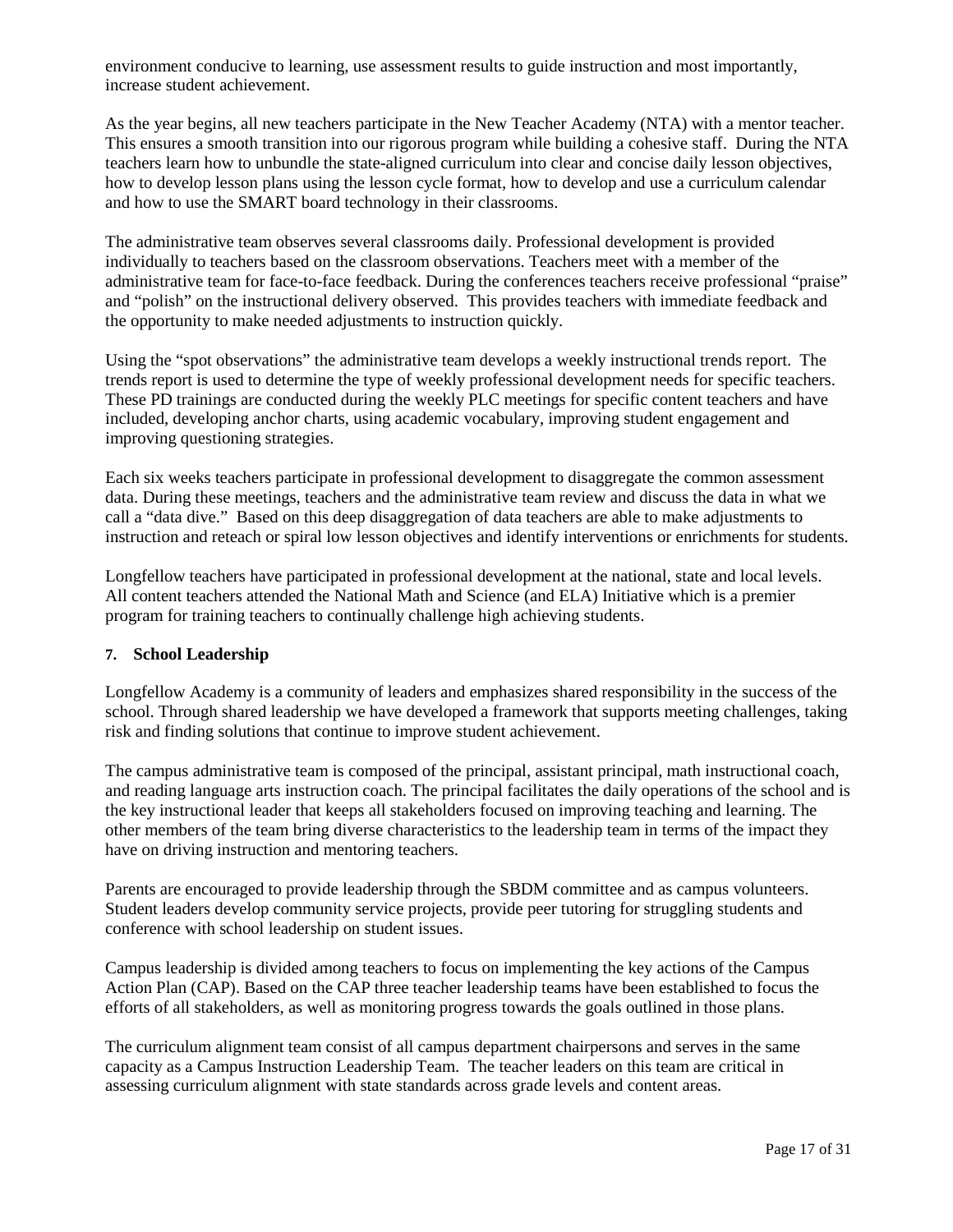The data analysis team is composed of teachers that both interpret data and communicate the findings to their content teams. The data team is instrumental in identifying trends and patterns in the data. The data issues are brought forward to the entire faculty to develop solutions that will provide school-wide improvements.

The teacher leaders on the school climate action team focus on reinforcing the core beliefs with meaningful activities, promote the development of a positive school climate, and hold monthly meetings to enhance the understanding of the campus priorities. Also, this team consistently energizes the faculty and staff's morale and they address concerns which may impede the academic success of the campus.

All of these leadership groups work in concert to provide a well-articulated vision and academic program for our students. All of our campus leaders maintain Longfellow's vision - "providing an environment that motivates students to excel both academically and socially in a climate of mutual respect."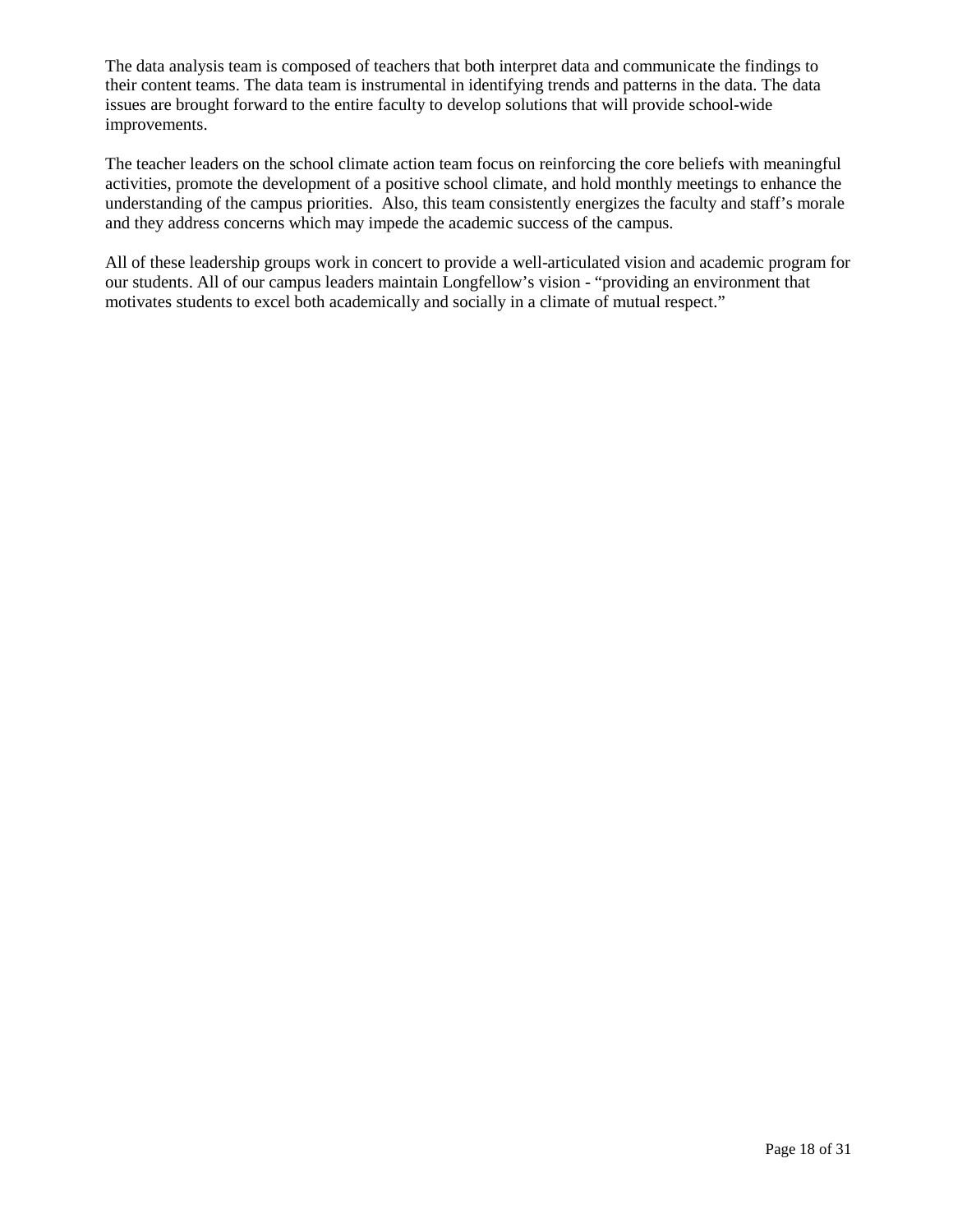# **STATE CRITERION--REFERENCED TESTS**

**Subject:** Math **Test:** State Academic Assessment Readiness (STAAR) **All Students Tested/Grade:** 6 **Edition/Publication Year:** 2013

Publisher: Pearson

| School Year                                    | 2012-2013      | 2011-2012        | 2010-2011        | 2009-2010      | 2008-2009      |
|------------------------------------------------|----------------|------------------|------------------|----------------|----------------|
| Testing month                                  | Mar            | Mar              | Mar              | Mar            | Mar            |
| <b>SCHOOL SCORES*</b>                          |                |                  |                  |                |                |
| Satisfactory + Advanced                        | 98             | 99               | 97               | 100            | 98             |
| Advanced                                       | 30             | 31               | 70               | 61             | 54             |
| Number of students tested                      | 148            | 114              | 143              | 137            | 122            |
| Percent of total students tested               | 100            | 100              | 100              | 100            | 100            |
| Number of students tested with                 | $\overline{0}$ | $\boldsymbol{0}$ | $\overline{0}$   | $\overline{0}$ | $\overline{0}$ |
| alternative assessment                         |                |                  |                  |                |                |
| % of students tested with                      | $\overline{0}$ | $\boldsymbol{0}$ | $\boldsymbol{0}$ | $\overline{0}$ | $\theta$       |
| alternative assessment                         |                |                  |                  |                |                |
| <b>SUBGROUP SCORES</b>                         |                |                  |                  |                |                |
| 1. Free and Reduced-Price                      |                |                  |                  |                |                |
| Meals/Socio-Economic/                          |                |                  |                  |                |                |
| <b>Disadvantaged Students</b>                  |                |                  |                  |                |                |
| Satisfactory + Advanced                        | 98             | 100              | 98               | 100            | 97             |
| Advanced                                       | 29             | 30               | 72               | 64             | 58             |
| Number of students tested                      | 122            | 94               | 123              | 109            | 102            |
| 2. Students receiving Special                  |                |                  |                  |                |                |
| <b>Education</b>                               |                |                  |                  |                |                |
| Satisfactory + Advanced                        |                |                  |                  |                |                |
| Advanced                                       |                |                  |                  |                |                |
| Number of students tested                      | $\mathbf{1}$   | $\boldsymbol{0}$ | $\overline{2}$   | 1              | $\overline{2}$ |
| 3. English Language Learner<br><b>Students</b> |                |                  |                  |                |                |
| Satisfactory + Advanced                        | 92             | 100              | 88               |                | 89             |
| Advanced                                       | 25             | 34               | 50               |                | 22             |
| Number of students tested                      | 24             | 32               | 8                | 5              | 9              |
| 4. Hispanic or Latino                          |                |                  |                  |                |                |
| <b>Students</b>                                |                |                  |                  |                |                |
| Satisfactory + Advanced                        | 98             | 100              | 98               | 100            | 97             |
| Advanced                                       | 29             | 32               | 76               | 62             | 50             |
| Number of students tested                      | 119            | 81               | 110              | 90             | 90             |
| 5. African- American                           |                |                  |                  |                |                |
| <b>Students</b>                                |                |                  |                  |                |                |
| Satisfactory + Advanced                        | 100            | 93               | 100              | 100            | 100            |
| Advanced                                       | 20             | 13               | 41               | 56             | 62             |
| Number of students tested                      | 15             | 15               | 27               | 34             | 26             |
| <b>6. Asian Students</b>                       |                |                  |                  |                |                |
| Satisfactory + Advanced                        |                |                  |                  |                |                |
| Advanced                                       |                |                  |                  |                |                |
| Number of students tested                      |                |                  |                  |                |                |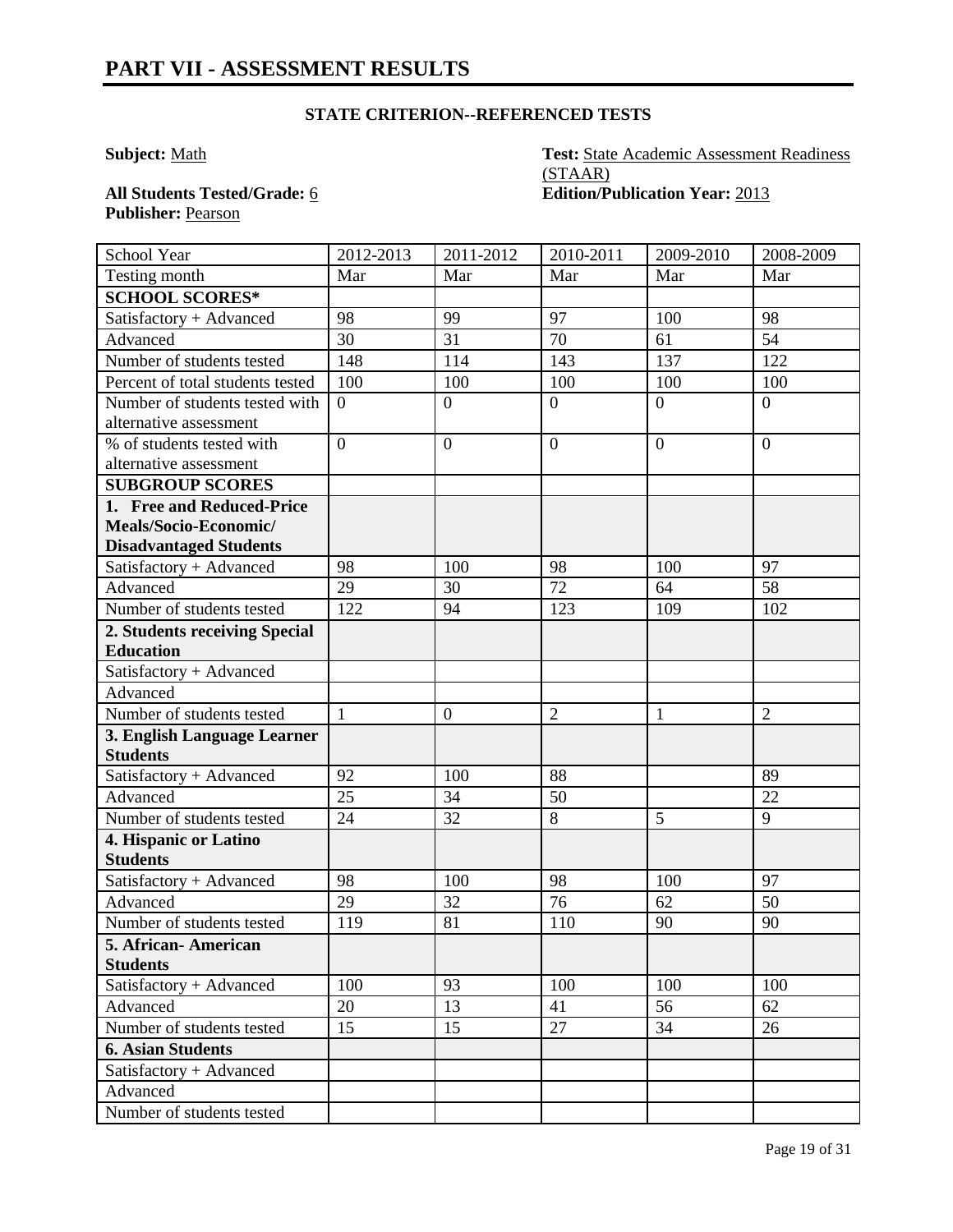| 7. American Indian or            |     |     |   |     |                |
|----------------------------------|-----|-----|---|-----|----------------|
| <b>Alaska Native Students</b>    |     |     |   |     |                |
| Satisfactory + Advanced          |     |     |   |     |                |
| Advanced                         |     |     |   |     |                |
| Number of students tested        |     |     |   |     |                |
| 8. Native Hawaiian or other      |     |     |   |     |                |
| <b>Pacific Islander Students</b> |     |     |   |     |                |
| Satisfactory + Advanced          |     |     |   |     |                |
| Advanced                         |     |     |   |     |                |
| Number of students tested        |     |     |   |     |                |
| 9. White Students                |     |     |   |     |                |
| Satisfactory + Advanced          | 100 | 100 |   | 100 |                |
| Advanced                         | 46  | 31  |   | 78  |                |
| Number of students tested        | 13  | 13  | 3 | 9   | $\overline{4}$ |
| 10. Two or More Races            |     |     |   |     |                |
| identified Students              |     |     |   |     |                |
| Satisfactory + Advanced          |     |     |   |     |                |
| Advanced                         |     |     |   |     |                |
| Number of students tested        |     |     |   |     |                |
| 11. Other 1: Other 1             |     |     |   |     |                |
| Satisfactory + Advanced          |     |     |   |     |                |
| Advanced                         |     |     |   |     |                |
| Number of students tested        |     |     |   |     |                |
| 12. Other 2: Other 2             |     |     |   |     |                |
| Satisfactory + Advanced          |     |     |   |     |                |
| Advanced                         |     |     |   |     |                |
| Number of students tested        |     |     |   |     |                |
| 13. Other 3: Other 3             |     |     |   |     |                |
| Satisfactory + Advanced          |     |     |   |     |                |
| Advanced                         |     |     |   |     |                |
| Number of students tested        |     |     |   |     |                |

**NOTES:** The notes below provide details of the State of Texas transition from the Texas Assessment of Knowledge and Skills (TAKS) student assessment program to the State of Texas Assessment of Academic Readiness (STAAR) student assessment program.

• In 2011-2012 the State of Texas transitioned the state-wide assessment program from the Texas Assessment of Knowledge and Skills (TAKS) to the more rigorous State of Texas Assessment of Academic Readiness (STAAR).

- The school years, 2011-2012 and 2012-2013 represent STAAR Phase-In 1 scores.
- In 2011-2012 the assessment program was piloted and no ratings were assigned to schools state-wide.
- In 2012-2013, baseline scores were established for Phase 1 STAAR assessment and assessment ratings were assigned to schools and students.

• The STAAR assessment has a three tier phase-in for the "Met Standard" rating. The phase-in concept means over the next two years (2014-2015 and 2015-2016) cut scores will increase for the "Met Standard" performance in each content area. The cut scores for "Exceeds" performance will remain the same during the phase-in period.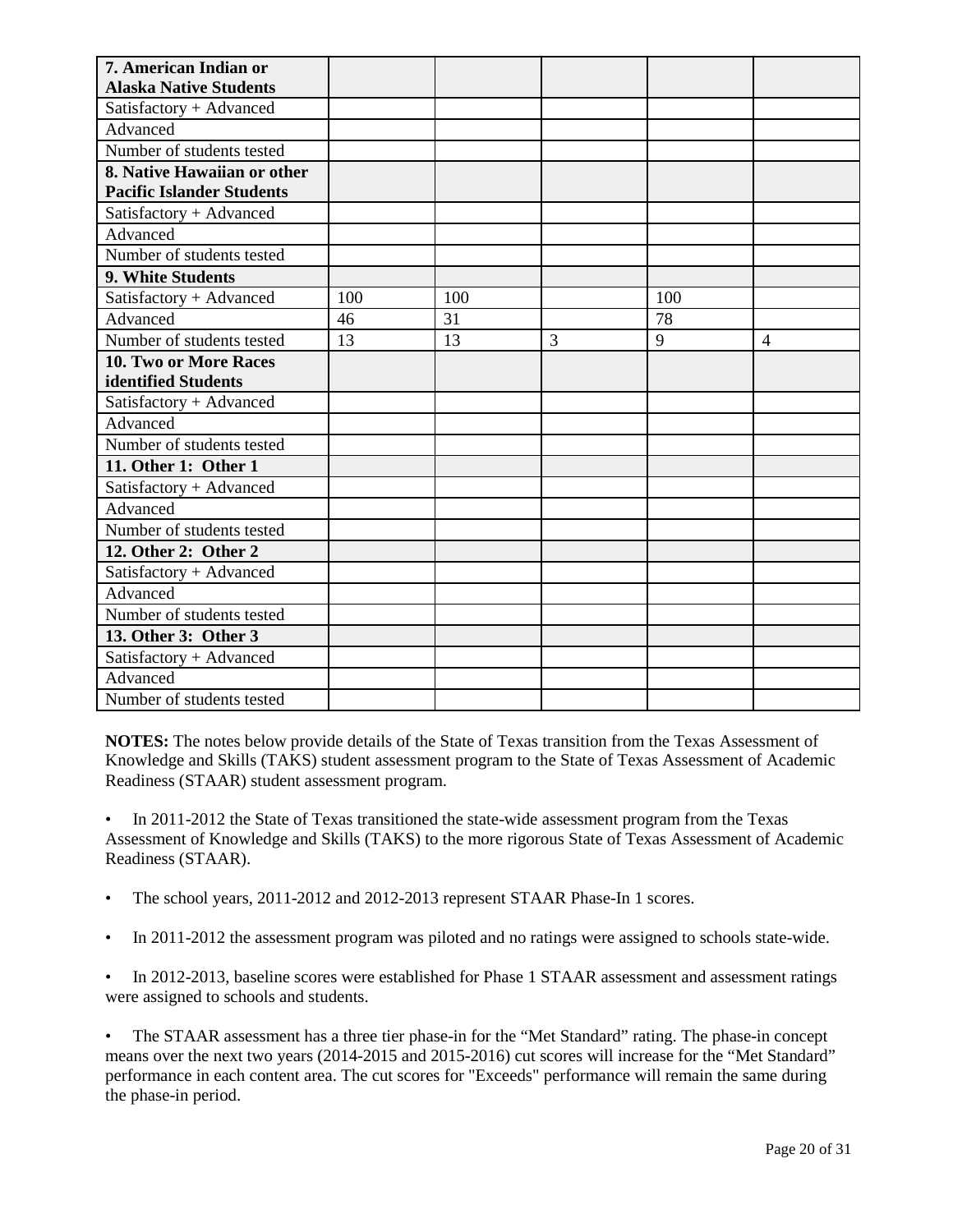• In 2012-2013, campuses were designated as "Met Standard," and could earn distinctions in three possible indices.

• The STAAR student assessment performance levels are currently defined by three categories: Level III – Advanced Level II – Satisfactory Level I – Unsatisfactory

• The assessment scores for school years 2008-2009, 2009-2010, 2011-2012 represent state assessment scores from the TAKS assessment.

• The TAKS assessment performance levels for school years 2008-2009, 2009-2010, and 2011-2012 were defined by two categories: "Passing" and "Commended"

Additionally, the notes include clarification for specific areas of the data charts relating to Longfellow Academy.

• The Longfellow 2011-2012 and 2012-2013 STAAR math assessment scores include both Grade 8 Math and Algebra I End-of-Course (EOC) scores.

• The 2008-2013 TAKS / STAAR scores for the Special Education subgroup in Grade 6 Mathematics and Reading, are a "Non-Qualifying subgroup. This subgroup contains less than 10% of the student population and is "Not Applicable" for inclusion as a subgroup.

• In 2012-2013 Longfellow Academy earned two distinctions in Reading and Mathematics for advanced student achievement.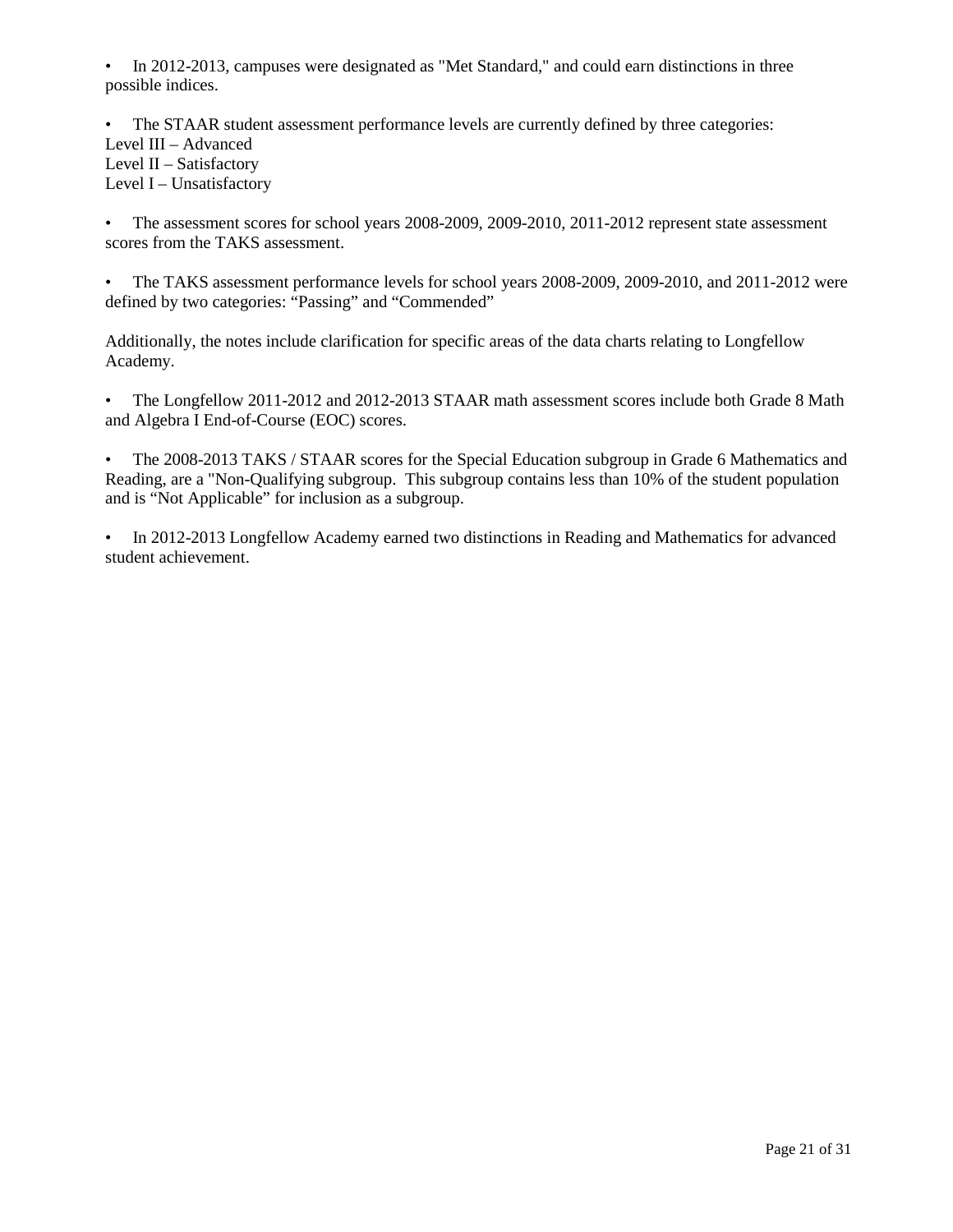## **STATE CRITERION--REFERENCED TESTS**

**Subject:** Math **Test:** State Academic Assessment Readiness (STAAR), Texas Assessment Knowledge Skills (TAKS) **All Students Tested/Grade:** 7 **Edition/Publication Year:** 2013

# **Publisher:** Pearson

| School Year                            | 2012-2013      | 2011-2012      | 2010-2011      | 2009-2010      | 2008-2009      |
|----------------------------------------|----------------|----------------|----------------|----------------|----------------|
| Testing month                          | Mar            | Mar            | Mar            | Mar            | Mar            |
| <b>SCHOOL SCORES*</b>                  |                |                |                |                |                |
| Satisfactory + Advanced                | 98             | 97             | 99             | 98             | 96             |
| Advanced                               | 15             | 22             | 40             | 36             | 18             |
| Number of students tested              | 137            | 149            | 146            | 129            | 141            |
| Percent of total students tested       | 100            | 100            | 100            | 100            | 100            |
| Number of students tested with         | $\theta$       | $\overline{0}$ | $\overline{0}$ | $\overline{0}$ | $\overline{0}$ |
| alternative assessment                 |                |                |                |                |                |
| % of students tested with              | $\overline{0}$ | $\overline{0}$ | $\mathbf{0}$   | $\overline{0}$ | $\overline{0}$ |
| alternative assessment                 |                |                |                |                |                |
| <b>SUBGROUP SCORES</b>                 |                |                |                |                |                |
| 1. Free and Reduced-Price              |                |                |                |                |                |
| Meals/Socio-Economic/                  |                |                |                |                |                |
| <b>Disadvantaged Students</b>          |                |                |                |                |                |
| Satisfactory + Advanced                | 98             | 98             | 100            | 100            | 100            |
| Advanced                               | 16             | 19             | 38             | 40             | 18             |
| Number of students tested              | 122            | 94             | 122            | 104            | 98             |
| 2. Students receiving Special          |                |                |                |                |                |
| <b>Education</b>                       |                |                |                |                |                |
| Satisfactory + Advanced                |                |                |                |                |                |
| Advanced                               |                |                |                |                |                |
| Number of students tested              | $\overline{0}$ | $\mathbf{0}$   | $\overline{2}$ | $\overline{2}$ | 1              |
| 3. English Language Learner            |                |                |                |                |                |
| <b>Students</b>                        |                |                |                |                |                |
| Satisfactory + Advanced                | 100            | 100            |                |                | 100            |
| Advanced                               | 10             | 50             |                |                | 33             |
| Number of students tested              | 21             | 8              | $\overline{2}$ | 3              | 6              |
| 4. Hispanic or Latino                  |                |                |                |                |                |
| <b>Students</b>                        |                |                |                |                |                |
| Satisfactory + Advanced                | 100            | 98             | 100            | 100            | 96             |
| Advanced                               | 14             | 22             | 71             | 76             | 18             |
| Number of students tested              | 97             | 121            | 100            | 98             | 90             |
| 5. African-American<br><b>Students</b> |                |                |                |                |                |
| Satisfactory + Advanced                | 86             | 91             | 92             | 97             | 98             |
| Advanced                               | 10             | 14             | 61             | 67             | 15             |
| Number of students tested              | 21             | 22             | 36             | 24             | 41             |
| <b>6. Asian Students</b>               |                |                |                |                |                |
| Satisfactory + Advanced                |                |                |                |                |                |
| Advanced                               |                |                |                |                |                |
| Number of students tested              |                |                |                |                |                |
| 7. American Indian or                  |                |                |                |                |                |
| <b>Alaska Native Students</b>          |                |                |                |                |                |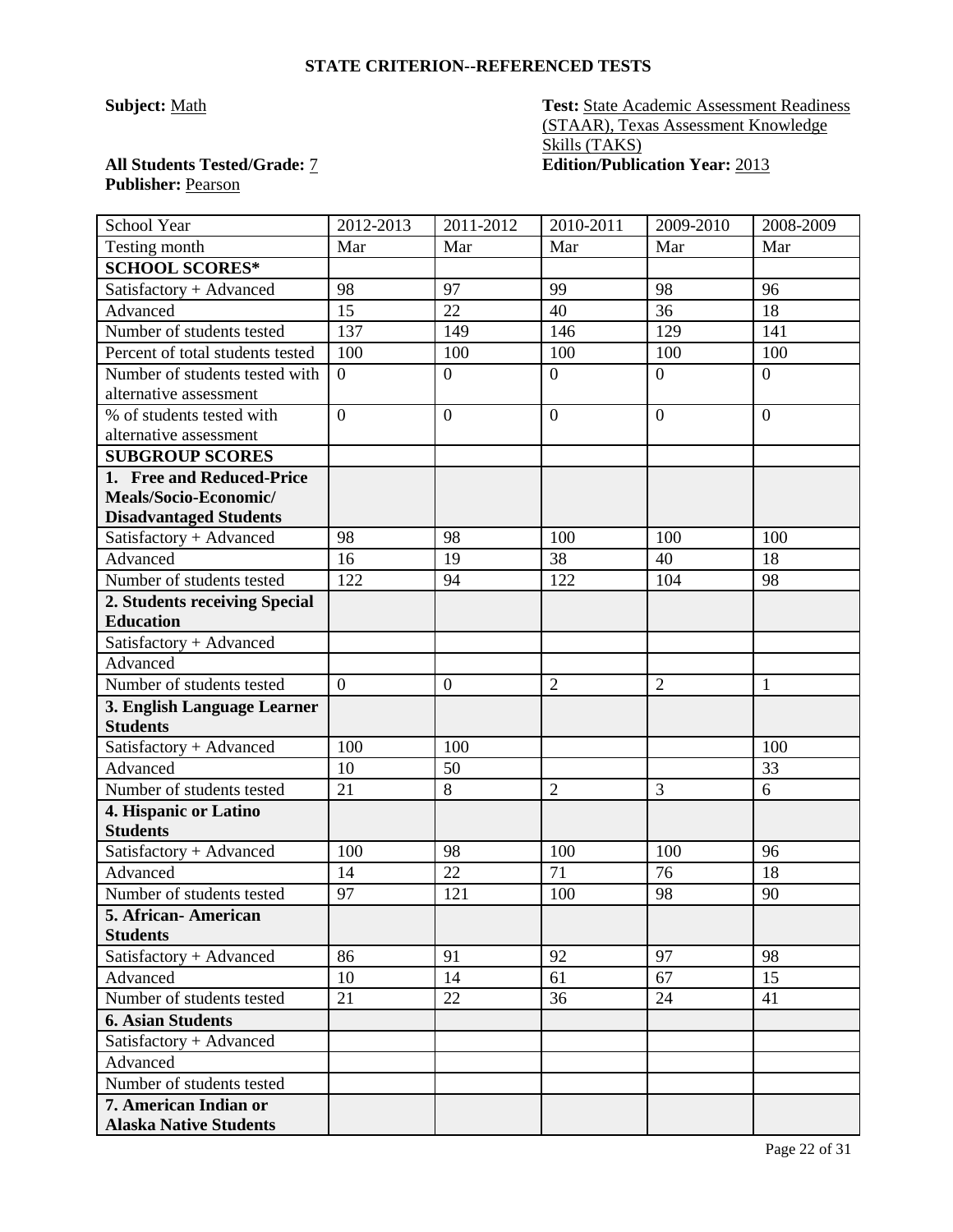| Satisfactory + Advanced          |     |     |                |   |                |
|----------------------------------|-----|-----|----------------|---|----------------|
| Advanced                         |     |     |                |   |                |
| Number of students tested        |     |     |                |   |                |
| 8. Native Hawaiian or other      |     |     |                |   |                |
| <b>Pacific Islander Students</b> |     |     |                |   |                |
| Satisfactory + Advanced          |     |     |                |   |                |
| Advanced                         |     |     |                |   |                |
| Number of students tested        |     |     |                |   |                |
| 9. White Students                |     |     |                |   |                |
| Satisfactory + Advanced          | 100 | 100 | 100            |   | 100            |
| Advanced                         | 8   |     | 100            |   | 71             |
| Number of students tested        | 13  | 3   | $\overline{7}$ | 5 | $\overline{7}$ |
| <b>10. Two or More Races</b>     |     |     |                |   |                |
| identified Students              |     |     |                |   |                |
| Satisfactory + Advanced          |     |     |                |   |                |
| Advanced                         |     |     |                |   |                |
| Number of students tested        |     |     |                |   |                |
| 11. Other 1: Other 1             |     |     |                |   |                |
| Satisfactory + Advanced          |     |     |                |   |                |
| Advanced                         |     |     |                |   |                |
| Number of students tested        |     |     |                |   |                |
| 12. Other 2: Other 2             |     |     |                |   |                |
| Satisfactory + Advanced          |     |     |                |   |                |
| Advanced                         |     |     |                |   |                |
| Number of students tested        |     |     |                |   |                |
| 13. Other 3: Other 3             |     |     |                |   |                |
| Satisfactory + Advanced          |     |     |                |   |                |
| Advanced                         |     |     |                |   |                |
| Number of students tested        |     |     |                |   |                |

**NOTES:**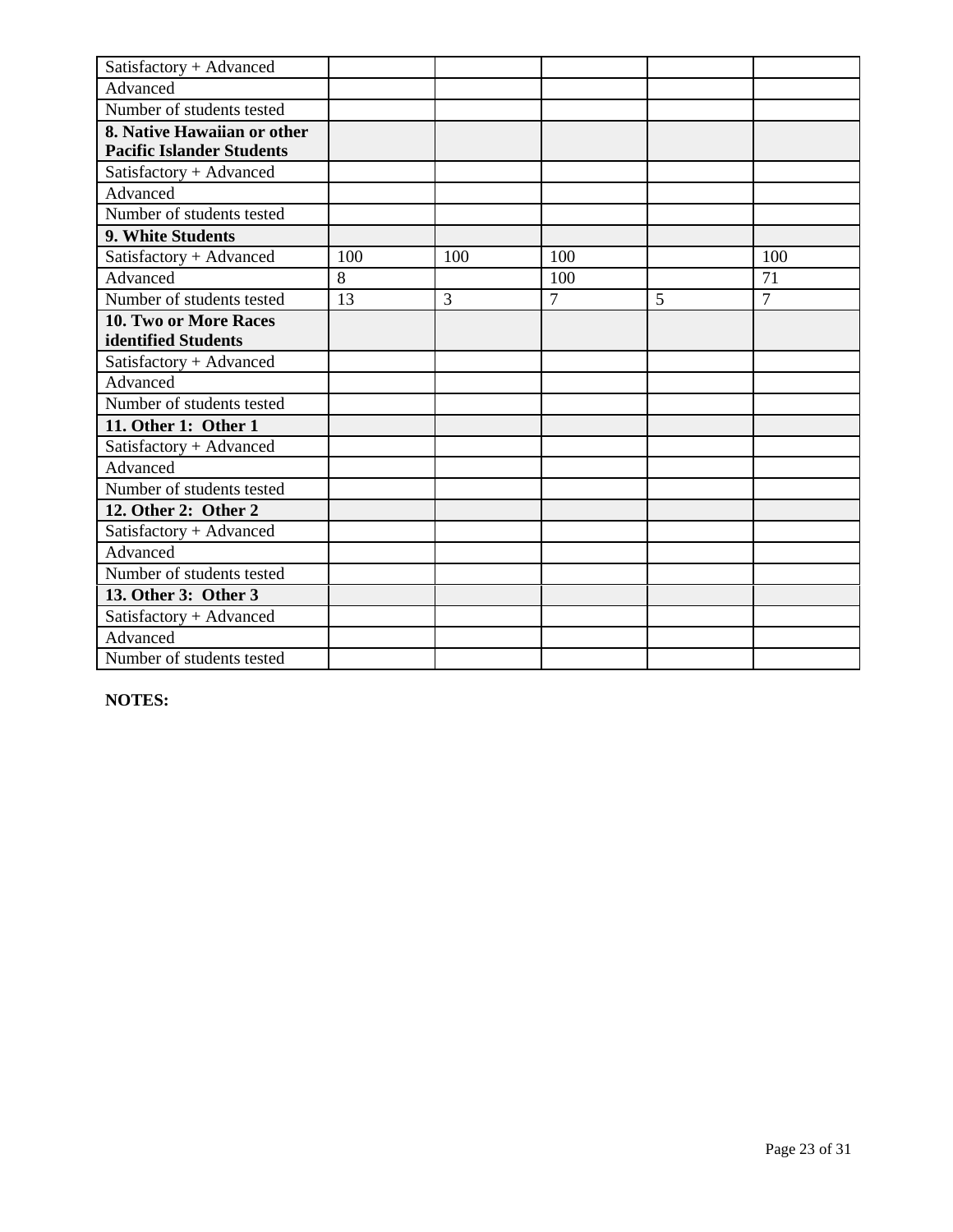## **STATE CRITERION--REFERENCED TESTS**

**Subject:** Math **Test:** State Academic Assessment Readiness (STAAR) , Texas Assessment Knowledge Skills (TAKS) **All Students Tested/Grade:** 8 **Edition/Publication Year:** 2013

# **Publisher:** Pearson

| School Year                            | 2012-2013       | 2011-2012        | 2010-2011      | 2009-2010      | 2008-2009      |
|----------------------------------------|-----------------|------------------|----------------|----------------|----------------|
| Testing month                          | Mar             | Mar              | Mar            | Mar            | Mar            |
| <b>SCHOOL SCORES*</b>                  |                 |                  |                |                |                |
| Satisfactory + Advanced                | 94              | 84               | 100            | 100            | 100            |
| Advanced                               | $\overline{4}$  | $\boldsymbol{0}$ | 33             | 32             | 32             |
| Number of students tested              | $\overline{71}$ | 51               | 128            | 136            | 130            |
| Percent of total students tested       | 100             | 100              | 100            | 100            | 100            |
| Number of students tested with         | $\overline{0}$  | $\boldsymbol{0}$ | $\overline{0}$ | $\overline{0}$ | $\overline{0}$ |
| alternative assessment                 |                 |                  |                |                |                |
| % of students tested with              | $\overline{0}$  | $\boldsymbol{0}$ | $\mathbf{0}$   | $\overline{0}$ | $\overline{0}$ |
| alternative assessment                 |                 |                  |                |                |                |
| <b>SUBGROUP SCORES</b>                 |                 |                  |                |                |                |
| 1. Free and Reduced-Price              |                 |                  |                |                |                |
| Meals/Socio-Economic/                  |                 |                  |                |                |                |
| <b>Disadvantaged Students</b>          |                 |                  |                |                |                |
| Satisfactory + Advanced                | 94              | 81               | 100            | 100            | 100            |
| Advanced                               | $\overline{5}$  | $\boldsymbol{0}$ | 37             | 34             | 32             |
| Number of students tested              | 62              | 41               | 101            | 97             | 88             |
| 2. Students receiving Special          |                 |                  |                |                |                |
| <b>Education</b>                       |                 |                  |                |                |                |
| Satisfactory + Advanced                |                 |                  | 100            |                |                |
| Advanced                               |                 |                  |                |                |                |
| Number of students tested              | $\mathbf{1}$    | 1                | 8              | 5              | $\overline{2}$ |
| 3. English Language Learner            |                 |                  |                |                |                |
| <b>Students</b>                        |                 |                  |                |                |                |
| Satisfactory + Advanced                | 100             |                  |                |                |                |
| Advanced                               |                 |                  |                |                |                |
| Number of students tested              | $\overline{3}$  |                  | $\mathbf{1}$   | $\mathbf{1}$   | 3              |
| 4. Hispanic or Latino                  |                 |                  |                |                |                |
| <b>Students</b>                        |                 |                  |                |                |                |
| Satisfactory + Advanced                | 93              | 86               | 100            | 100            | 100            |
| Advanced                               | $\overline{5}$  | $\boldsymbol{0}$ | 37             | 35             | 37             |
| Number of students tested              | $\overline{59}$ | 35               | 99             | 86             | 79             |
| 5. African-American<br><b>Students</b> |                 |                  |                |                |                |
| Satisfactory + Advanced                | 100             | 79               | 100            | 100            | 100            |
| Advanced                               | $\overline{0}$  | $\overline{0}$   | 14             | 21             | 19             |
| Number of students tested              | 12              | 14               | 22             | 39             | 36             |
| <b>6. Asian Students</b>               |                 |                  |                |                |                |
| Satisfactory + Advanced                |                 |                  |                |                |                |
| Advanced                               |                 |                  |                |                |                |
| Number of students tested              |                 |                  |                |                |                |
| 7. American Indian or                  |                 |                  |                |                |                |
| <b>Alaska Native Students</b>          |                 |                  |                |                |                |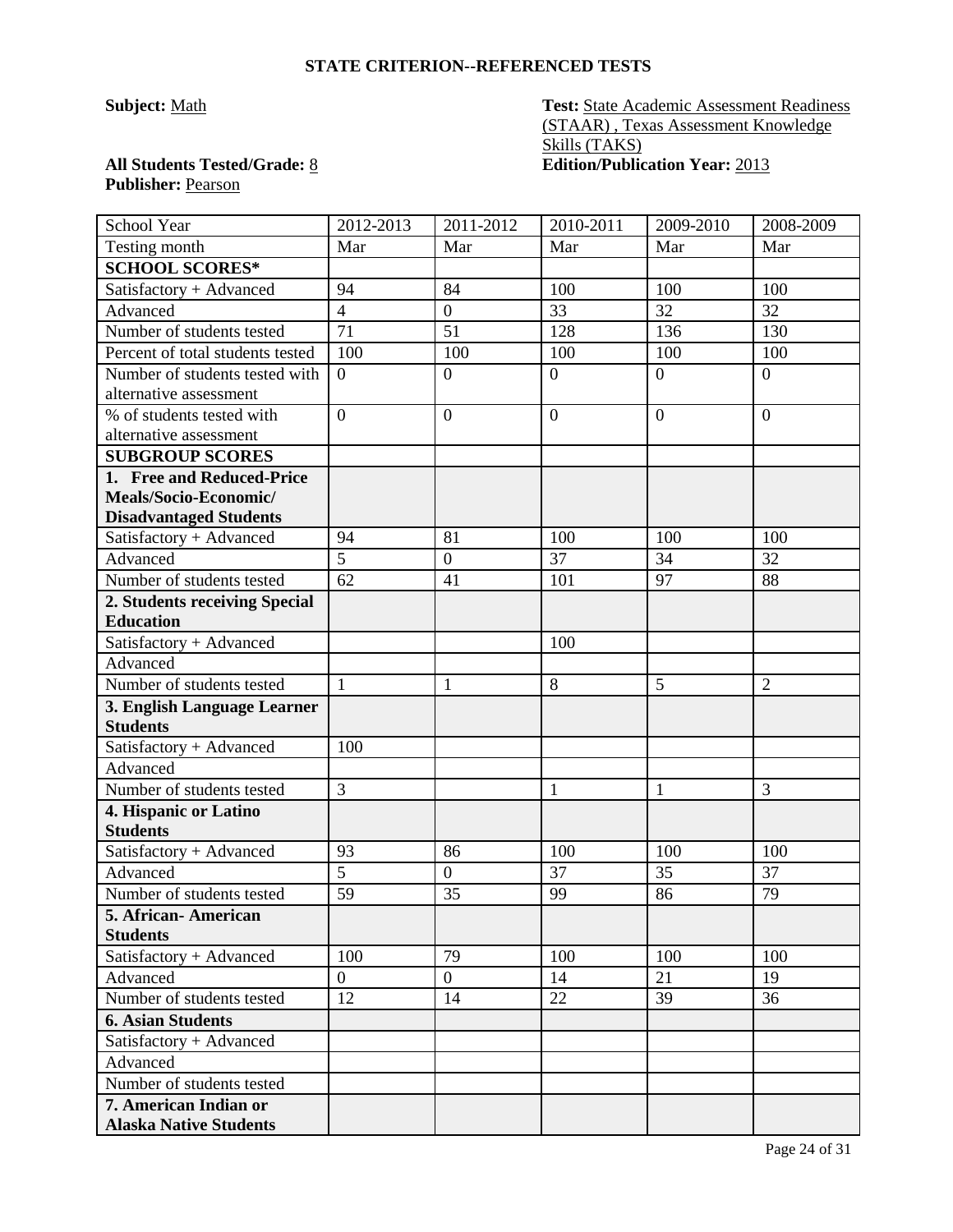| Satisfactory + Advanced          |                |                |                |     |
|----------------------------------|----------------|----------------|----------------|-----|
| Advanced                         |                |                |                |     |
| Number of students tested        |                |                |                |     |
| 8. Native Hawaiian or other      |                |                |                |     |
| <b>Pacific Islander Students</b> |                |                |                |     |
| Satisfactory + Advanced          |                |                |                |     |
| Advanced                         |                |                |                |     |
| Number of students tested        |                |                |                |     |
| 9. White Students                |                |                |                |     |
| Satisfactory + Advanced          | 100            |                | 100            | 100 |
| Advanced                         |                |                | 29             | 20  |
| Number of students tested        | $\overline{2}$ | $\overline{4}$ | $\overline{7}$ | 10  |
| <b>10. Two or More Races</b>     |                |                |                |     |
| identified Students              |                |                |                |     |
| Satisfactory + Advanced          |                |                |                |     |
| Advanced                         |                |                |                |     |
| Number of students tested        |                |                |                |     |
| 11. Other 1: Other 1             |                |                |                |     |
| Satisfactory + Advanced          |                |                |                |     |
| Advanced                         |                |                |                |     |
| Number of students tested        |                |                |                |     |
| 12. Other 2: Other 2             |                |                |                |     |
| Satisfactory + Advanced          |                |                |                |     |
| Advanced                         |                |                |                |     |
| Number of students tested        |                |                |                |     |
| 13. Other 3: Other 3             |                |                |                |     |
| Satisfactory + Advanced          |                |                |                |     |
| Advanced                         |                |                |                |     |
| Number of students tested        |                |                |                |     |

# **NOTES:**

• The Longfellow 2011-2012 and 2012-2013 STAAR math assessment scores include both Grade 8 Math and Algebra I End-of-Course (EOC) scores.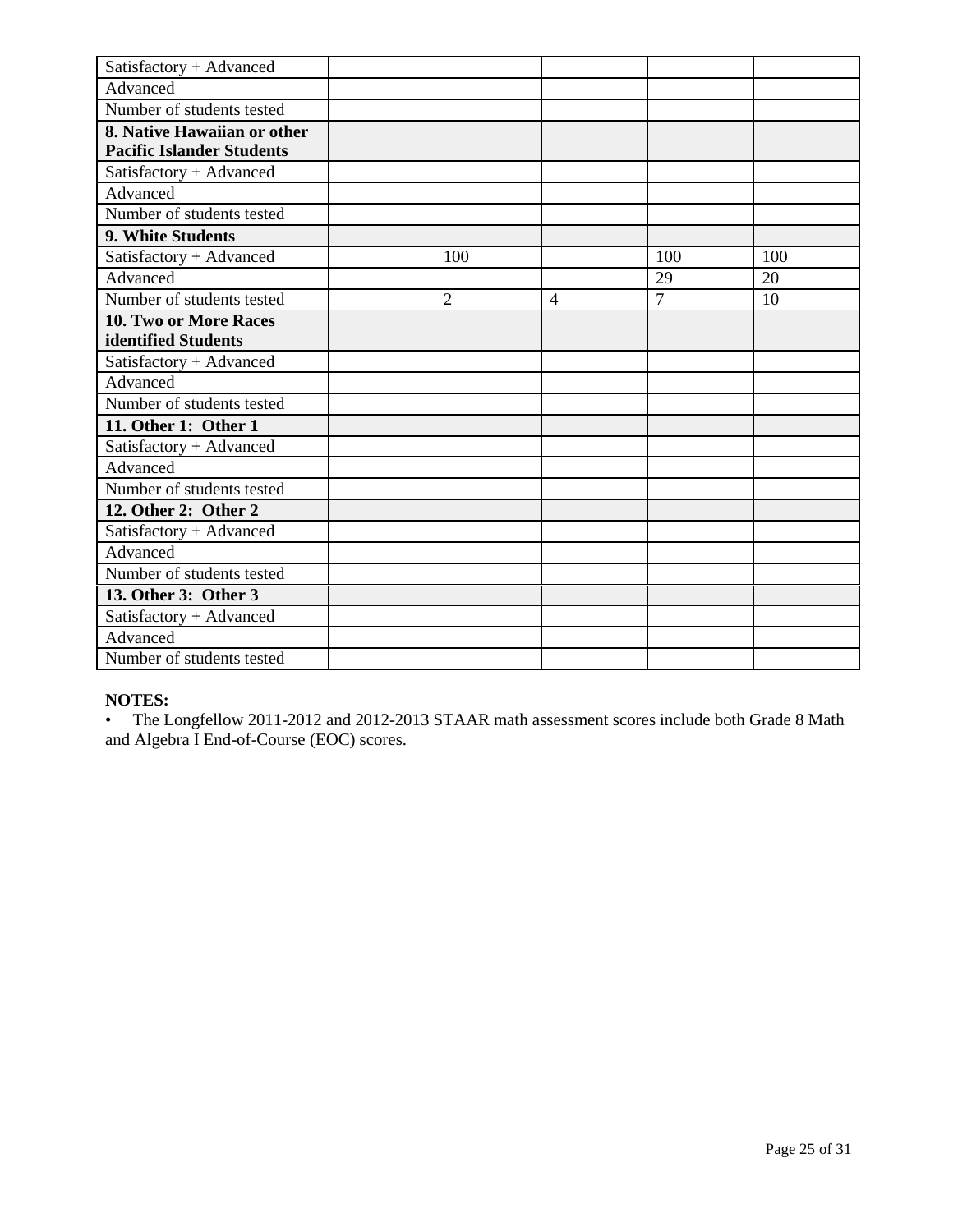## **STATE CRITERION--REFERENCED TESTS**

# **Subject: Reading/ELA Test: State Academic Assessment** Readiness Test (STAAR), Texas Assessment Knowledge Skills (TAKS) **All Students Tested/Grade:** 6 **Edition/Publication Year:** 2013

# **Publisher:** Pearson

| School Year                            | 2012-2013      | 2011-2012        | 2010-2011        | 2009-2010      | 2008-2009      |
|----------------------------------------|----------------|------------------|------------------|----------------|----------------|
| Testing month                          | Mar            | Mar              | Mar              | Mar            | Mar            |
| <b>SCHOOL SCORES*</b>                  |                |                  |                  |                |                |
| Satisfactory + Advanced                | 97             | 100              | 100              | 100            | 99             |
| Advanced                               | 37             | 20               | 73               | 72             | 67             |
| Number of students tested              | 148            | 114              | 143              | 137            | 122            |
| Percent of total students tested       | 100            | 100              | 100              | 100            | 100            |
| Number of students tested with         | $\overline{0}$ | $\overline{0}$   | $\boldsymbol{0}$ | $\overline{0}$ | $\overline{0}$ |
| alternative assessment                 |                |                  |                  |                |                |
| % of students tested with              | $\overline{0}$ | $\overline{0}$   | $\overline{0}$   | $\overline{0}$ | $\theta$       |
| alternative assessment                 |                |                  |                  |                |                |
| <b>SUBGROUP SCORES</b>                 |                |                  |                  |                |                |
| 1. Free and Reduced-Price              |                |                  |                  |                |                |
| Meals/Socio-Economic/                  |                |                  |                  |                |                |
| <b>Disadvantaged Students</b>          |                |                  |                  |                |                |
| Satisfactory + Advanced                | 97             | 100              | 100              | 100            | 99             |
| Advanced                               | 34             | 18               | 73               | 70             | 70             |
| Number of students tested              | 122            | 94               | 123              | 109            | 102            |
| 2. Students receiving Special          |                |                  |                  |                |                |
| <b>Education</b>                       |                |                  |                  |                |                |
| Satisfactory + Advanced                |                |                  |                  |                |                |
| Advanced                               |                |                  |                  |                |                |
| Number of students tested              | $\mathbf{1}$   | $\boldsymbol{0}$ | $\overline{2}$   | $\mathbf{1}$   | $\overline{2}$ |
| 3. English Language Learner            |                |                  |                  |                |                |
| <b>Students</b>                        |                |                  |                  |                |                |
| Satisfactory + Advanced                | 88             | 100              | 100              | 100            | 89             |
| Advanced                               | 8              | 9                | 63               |                | 28             |
| Number of students tested              | 24             | 32               | 8                | $\overline{5}$ | 9              |
| 4. Hispanic or Latino                  |                |                  |                  |                |                |
| <b>Students</b>                        |                |                  |                  |                |                |
| Satisfactory + Advanced                | 97             | 100              | 100              | 100            | 99             |
| Advanced                               | 35             | 19               | 75               | 70             | 67             |
| Number of students tested<br>Г         | 119            | 81               | 110              | 90             | 90             |
| 5. African-American<br><b>Students</b> |                |                  |                  |                |                |
| Satisfactory + Advanced                | 100            | 100              | 100              | 100            | 100            |
| Advanced                               | 27             | 20               | 67               | 77             | 65             |
| Number of students tested              | 15             | 15               | 27               | 34             | 26             |
| <b>6. Asian Students</b>               |                |                  |                  |                |                |
| Satisfactory + Advanced                |                |                  |                  |                |                |
| Advanced                               |                |                  |                  |                |                |
| Number of students tested              |                |                  |                  |                |                |
| 7. American Indian or                  |                |                  |                  |                |                |
| <b>Alaska Native Students</b>          |                |                  |                  |                |                |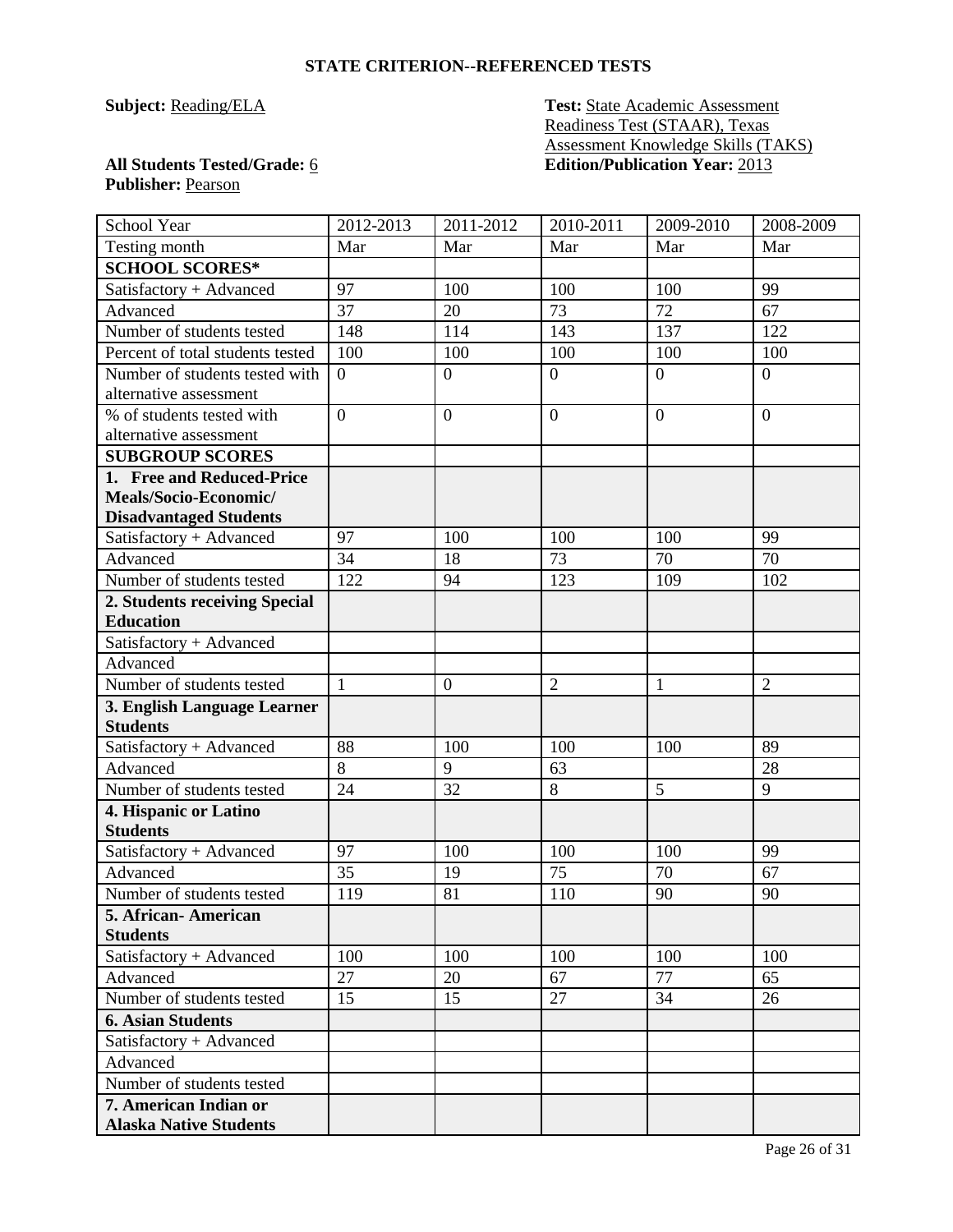| Satisfactory + Advanced          |     |     |     |     |                |
|----------------------------------|-----|-----|-----|-----|----------------|
| Advanced                         |     |     |     |     |                |
| Number of students tested        |     |     |     |     |                |
| 8. Native Hawaiian or other      |     |     |     |     |                |
| <b>Pacific Islander Students</b> |     |     |     |     |                |
| Satisfactory + Advanced          |     |     |     |     |                |
| Advanced                         |     |     |     |     |                |
| Number of students tested        |     |     |     |     |                |
| 9. White Students                |     |     |     |     |                |
| Satisfactory + Advanced          | 100 | 100 | 100 | 100 |                |
| Advanced                         | 62  | 15  |     | 78  |                |
| Number of students tested        | 13  | 13  | 3   | 9   | $\overline{4}$ |
| 10. Two or More Races            |     |     |     |     |                |
| identified Students              |     |     |     |     |                |
| Satisfactory + Advanced          |     |     |     |     |                |
| Advanced                         |     |     |     |     |                |
| Number of students tested        |     |     |     |     |                |
| 11. Other 1: Other 1             |     |     |     |     |                |
| Satisfactory + Advanced          |     |     |     |     |                |
| Advanced                         |     |     |     |     |                |
| Number of students tested        |     |     |     |     |                |
| 12. Other 2: Other 2             |     |     |     |     |                |
| Satisfactory + Advanced          |     |     |     |     |                |
| Advanced                         |     |     |     |     |                |
| Number of students tested        |     |     |     |     |                |
| 13. Other 3: Other 3             |     |     |     |     |                |
| Satisfactory + Advanced          |     |     |     |     |                |
| Advanced                         |     |     |     |     |                |
| Number of students tested        |     |     |     |     |                |

**NOTES:** The 2008-2013 TAKS / STAAR scores for the Special Education subgroup in Grade 6 Reading, are a "Non-Qualifying subgroup. This subgroup contains less than 10% of the student population and is "Not Applicable" for inclusion as a subgroup.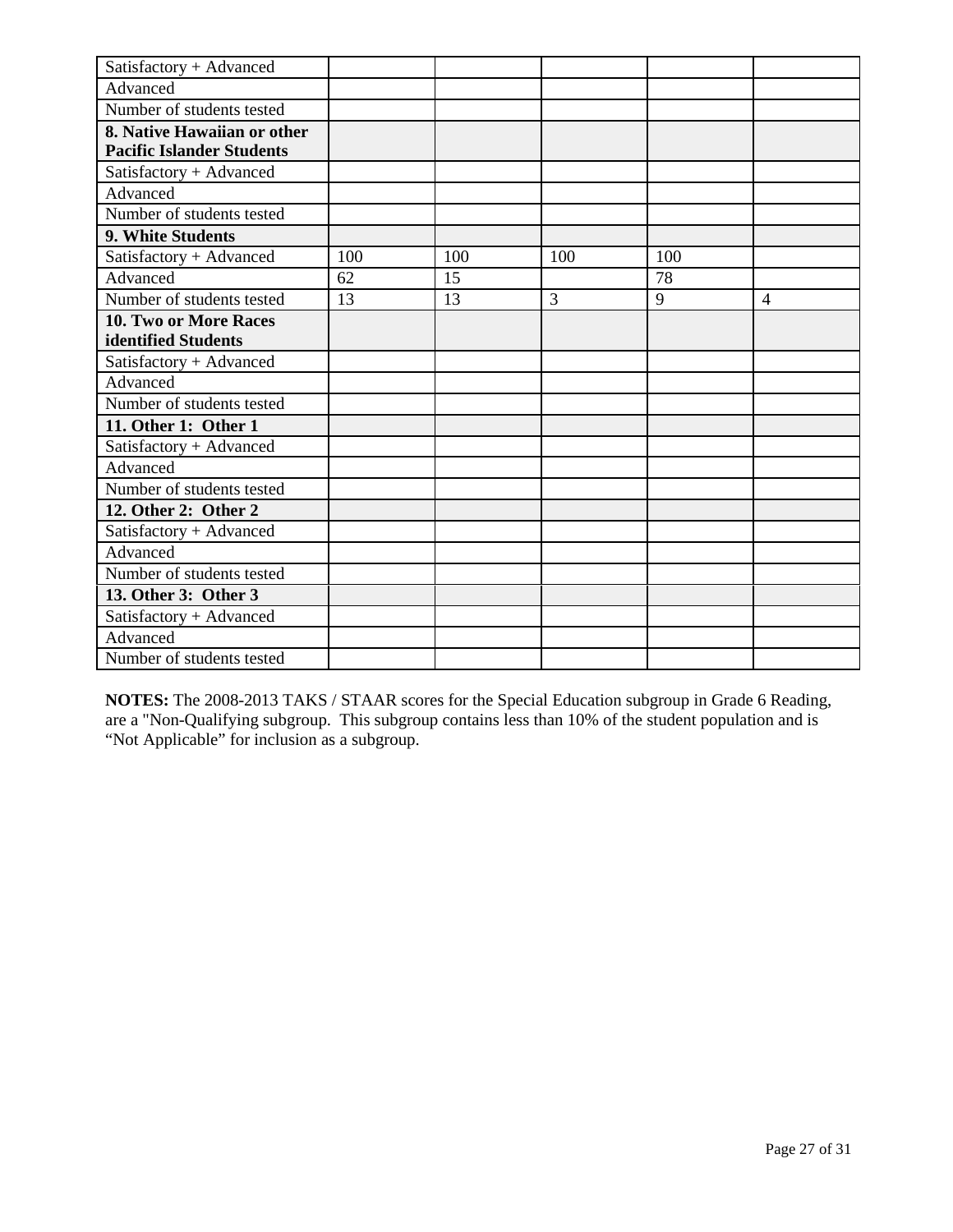## **STATE CRITERION--REFERENCED TESTS**

**Subject: Reading/ELA Test: State Academic Assessment** Readiness (STAAR), Texas Assessment Skills Knowledge (TAKS) **All Students Tested/Grade:** 7 **Edition/Publication Year:** 2013

# **Publisher:** Pearson

| School Year                            | 2012-2013      | 2011-2012        | 2010-2011      | 2009-2010      | 2008-2009        |
|----------------------------------------|----------------|------------------|----------------|----------------|------------------|
| Testing month                          | Mar            | Mar              | Mar            | Mar            | Mar              |
| <b>SCHOOL SCORES*</b>                  |                |                  |                |                |                  |
| Satisfactory + Advanced                | 99             | 99               | 100            | 100            | 99               |
| Advanced                               | 29             | 37               | 57             | 48             | 33               |
| Number of students tested              | 137            | 149              | 146            | 129            | 141              |
| Percent of total students tested       | 100            | 100              | 100            | 100            | 100              |
| Number of students tested with         | $\theta$       | $\boldsymbol{0}$ | $\overline{0}$ | $\overline{0}$ | $\boldsymbol{0}$ |
| alternative assessment                 |                |                  |                |                |                  |
| % of students tested with              | $\overline{0}$ | $\overline{0}$   | $\overline{0}$ | $\overline{0}$ | $\overline{0}$   |
| alternative assessment                 |                |                  |                |                |                  |
| <b>SUBGROUP SCORES</b>                 |                |                  |                |                |                  |
| 1. Free and Reduced-Price              |                |                  |                |                |                  |
| Meals/Socio-Economic/                  |                |                  |                |                |                  |
| <b>Disadvantaged Students</b>          |                |                  |                |                |                  |
| Satisfactory + Advanced                | 99             | 99               | 100            | 100            | 98               |
| Advanced                               | 24             | 37               | 54             | 53             | 32               |
| Number of students tested              | 110            | 125              | 122            | 104            | 97               |
| 2. Students receiving Special          |                |                  |                |                |                  |
| <b>Education</b>                       |                |                  |                |                |                  |
| Satisfactory + Advanced                |                |                  |                |                |                  |
| Advanced                               |                |                  |                |                |                  |
| Number of students tested              | $\overline{0}$ | $\boldsymbol{0}$ | $\overline{2}$ | $\overline{2}$ | 1                |
| 3. English Language Learner            |                |                  |                |                |                  |
| <b>Students</b>                        |                |                  |                |                |                  |
| Satisfactory + Advanced                | 100            | 100              |                |                | 100              |
| Advanced                               | 19             | 38               |                |                | 50               |
| Number of students tested              | 21             | 8                | $\overline{2}$ | 3              | 6                |
| 4. Hispanic or Latino                  |                |                  |                |                |                  |
| <b>Students</b>                        |                |                  |                |                |                  |
| Satisfactory + Advanced                | 99             | 99               | 100            | 100            | 99               |
| Advanced                               | 27             | 37               | 39             | 36             | 33               |
| Number of students tested              | 97             | 121              | 100            | 98             | 90               |
| 5. African-American<br><b>Students</b> |                |                  |                |                |                  |
| Satisfactory + Advanced                | 95             | 100              | 100            | 100            | 98               |
| Advanced                               | 24             | 27               | 47             | 46             | 24               |
| Number of students tested              | 21             | 22               | 36             | 24             | 41               |
| <b>6. Asian Students</b>               |                |                  |                |                |                  |
| Satisfactory + Advanced                |                |                  |                |                |                  |
| Advanced                               |                |                  |                |                |                  |
| Number of students tested              |                |                  |                |                |                  |
| 7. American Indian or                  |                |                  |                |                |                  |
| <b>Alaska Native Students</b>          |                |                  |                |                |                  |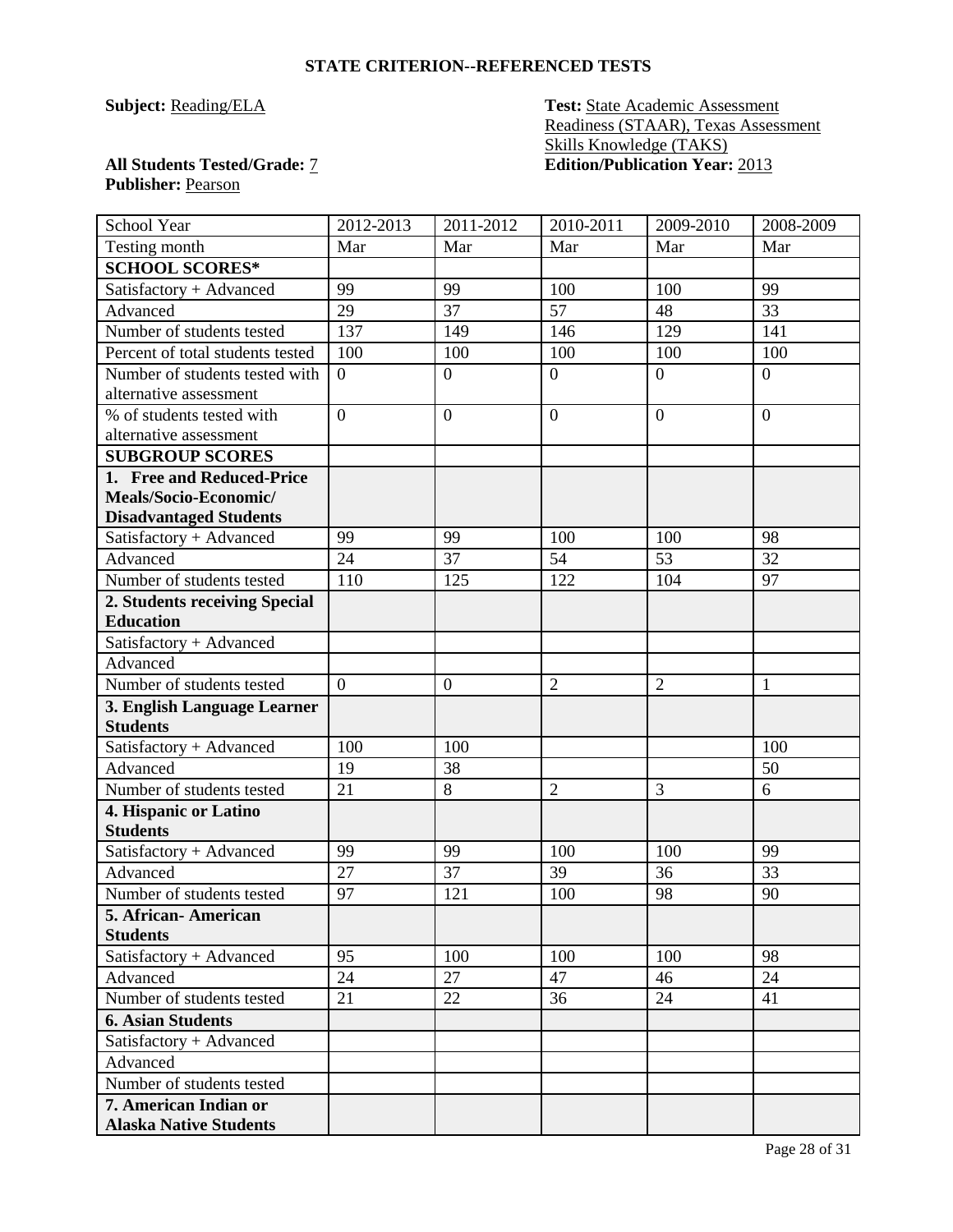| Satisfactory + Advanced          |     |     |                |   |                |
|----------------------------------|-----|-----|----------------|---|----------------|
| Advanced                         |     |     |                |   |                |
| Number of students tested        |     |     |                |   |                |
| 8. Native Hawaiian or other      |     |     |                |   |                |
| <b>Pacific Islander Students</b> |     |     |                |   |                |
| Satisfactory + Advanced          |     |     |                |   |                |
| Advanced                         |     |     |                |   |                |
| Number of students tested        |     |     |                |   |                |
| 9. White Students                |     |     |                |   |                |
| Satisfactory + Advanced          | 100 | 100 | 100            |   | 100            |
| Advanced                         | 31  |     | 86             |   | 86             |
| Number of students tested        | 13  | 3   | $\overline{7}$ | 5 | $\overline{7}$ |
| <b>10. Two or More Races</b>     |     |     |                |   |                |
| identified Students              |     |     |                |   |                |
| Satisfactory + Advanced          |     |     |                |   |                |
| Advanced                         |     |     |                |   |                |
| Number of students tested        |     |     |                |   |                |
| 11. Other 1: Other 1             |     |     |                |   |                |
| Satisfactory + Advanced          |     |     |                |   |                |
| Advanced                         |     |     |                |   |                |
| Number of students tested        |     |     |                |   |                |
| 12. Other 2: Other 2             |     |     |                |   |                |
| Satisfactory + Advanced          |     |     |                |   |                |
| Advanced                         |     |     |                |   |                |
| Number of students tested        |     |     |                |   |                |
| 13. Other 3: Other 3             |     |     |                |   |                |
| Satisfactory + Advanced          |     |     |                |   |                |
| Advanced                         |     |     |                |   |                |
| Number of students tested        |     |     |                |   |                |

**NOTES:**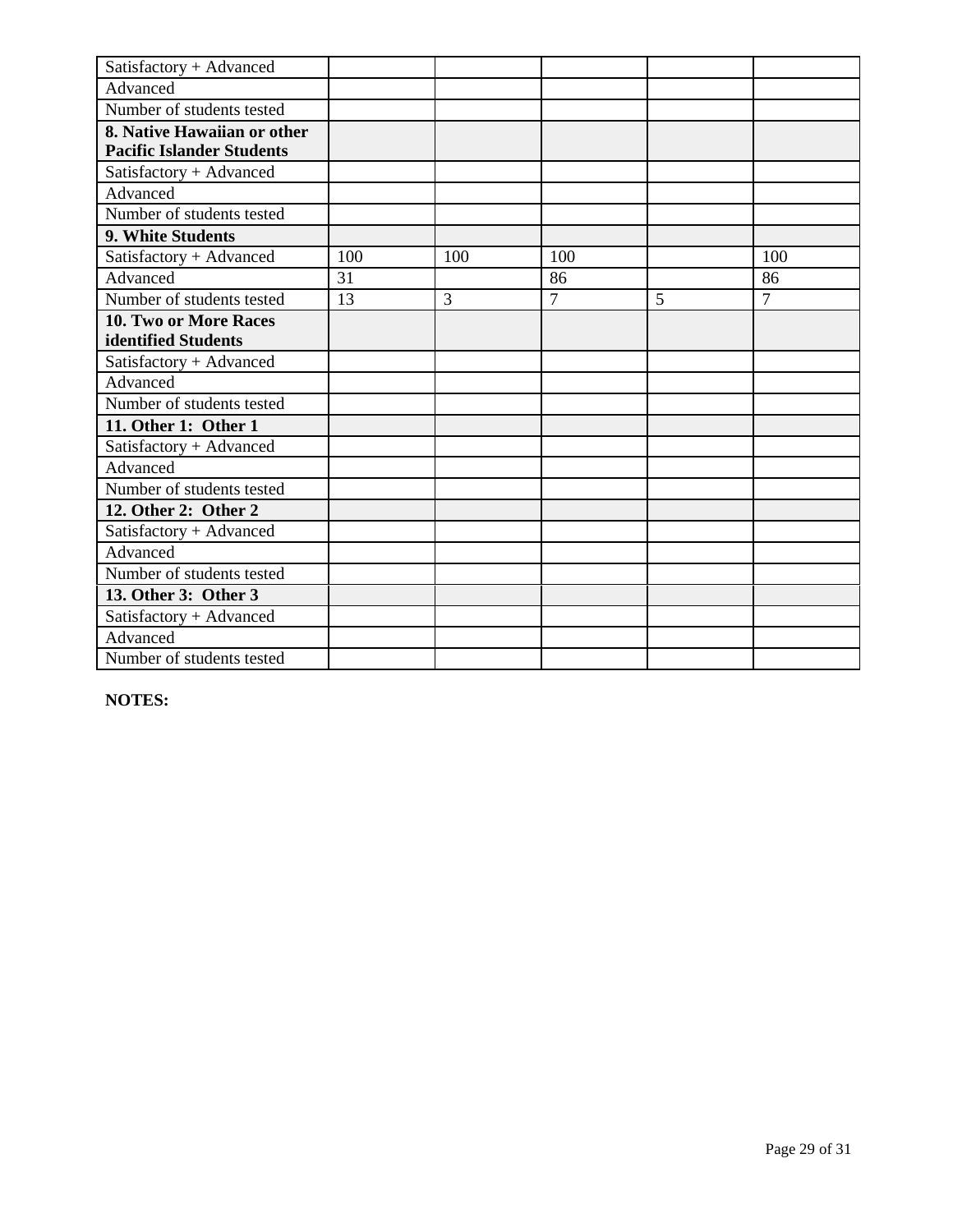## **STATE CRITERION--REFERENCED TESTS**

**Subject: Reading/ELA Test: State Academic Readiness Test** (STAAR) , Texas Assessment Knowledge Skills Test (TAKS) **All Students Tested/Grade:** 8 **Edition/Publication Year:** 2013

# **Publisher:** Pearson

| School Year                              | 2012-2013      | 2011-2012        | 2010-2011        | 2009-2010        | 2008-2009        |
|------------------------------------------|----------------|------------------|------------------|------------------|------------------|
| Testing month                            | Mar            | Mar              | Mar              | Mar              | Mar              |
| <b>SCHOOL SCORES*</b>                    |                |                  |                  |                  |                  |
| Satisfactory + Advanced                  | 100            | 99               | 100              | 100              | 100              |
| Advanced                                 | 56             | 49               | 73               | 59               | 75               |
| Number of students tested                | 144            | 130              | 128              | 136              | 130              |
| Percent of total students tested         | 100            | 100              | 100              | 100              | 100              |
| Number of students tested with           | $\overline{0}$ | $\boldsymbol{0}$ | $\boldsymbol{0}$ | $\boldsymbol{0}$ | $\boldsymbol{0}$ |
| alternative assessment                   |                |                  |                  |                  |                  |
| % of students tested with                | $\overline{0}$ | $\overline{0}$   | $\overline{0}$   | $\overline{0}$   | $\overline{0}$   |
| alternative assessment                   |                |                  |                  |                  |                  |
| <b>SUBGROUP SCORES</b>                   |                |                  |                  |                  |                  |
| 1. Free and Reduced-Price                |                |                  |                  |                  |                  |
| Meals/Socio-Economic/                    |                |                  |                  |                  |                  |
| <b>Disadvantaged Students</b>            |                |                  |                  |                  |                  |
| Satisfactory + Advanced                  | 100            | 99               | 100              | 100              | 100              |
| Advanced                                 | 56             | 45               | 74               | 61               | 75               |
| Number of students tested                | 122            | 109              | 101              | 97               | 88               |
| 2. Students receiving Special            |                |                  |                  |                  |                  |
| <b>Education</b>                         |                |                  |                  |                  |                  |
| Satisfactory + Advanced                  |                |                  | 100              |                  |                  |
| Advanced                                 |                |                  |                  |                  |                  |
| Number of students tested                | $\mathbf{1}$   | $\mathbf{1}$     | 8                | 5                | $\overline{2}$   |
| 3. English Language Learner              |                |                  |                  |                  |                  |
| <b>Students</b>                          |                |                  |                  |                  |                  |
| Satisfactory + Advanced                  | 100            | 100              |                  |                  |                  |
| Advanced                                 |                |                  |                  |                  |                  |
| Number of students tested                | $\overline{5}$ | $\mathbf{1}$     | $\mathbf{1}$     | $\mathbf{1}$     | 3                |
| 4. Hispanic or Latino                    |                |                  |                  |                  |                  |
| <b>Students</b>                          |                |                  |                  |                  |                  |
| Satisfactory + Advanced                  | 100            | 100              | 100              | 100              | 100              |
| Advanced                                 | 58             | 46               | 77               | 57               | 76               |
| Number of students tested                | 116            | 91               | 99               | 86               | 79               |
| 5. African - American<br><b>Students</b> |                |                  |                  |                  |                  |
| Satisfactory + Advanced                  | 100            | 97               | 100              | 100              | 100              |
| Advanced                                 | 46             | 50               | 55               | 59               | 69               |
| Number of students tested                | 22             | 30               | 22               | 39               | 36               |
| <b>6. Asian Students</b>                 |                |                  |                  |                  |                  |
| Satisfactory + Advanced                  |                |                  |                  |                  |                  |
| Advanced                                 |                |                  |                  |                  |                  |
| Number of students tested                |                |                  |                  |                  |                  |
| 7. American Indian or                    |                |                  |                  |                  |                  |
| <b>Alaska Native Students</b>            |                |                  |                  |                  |                  |